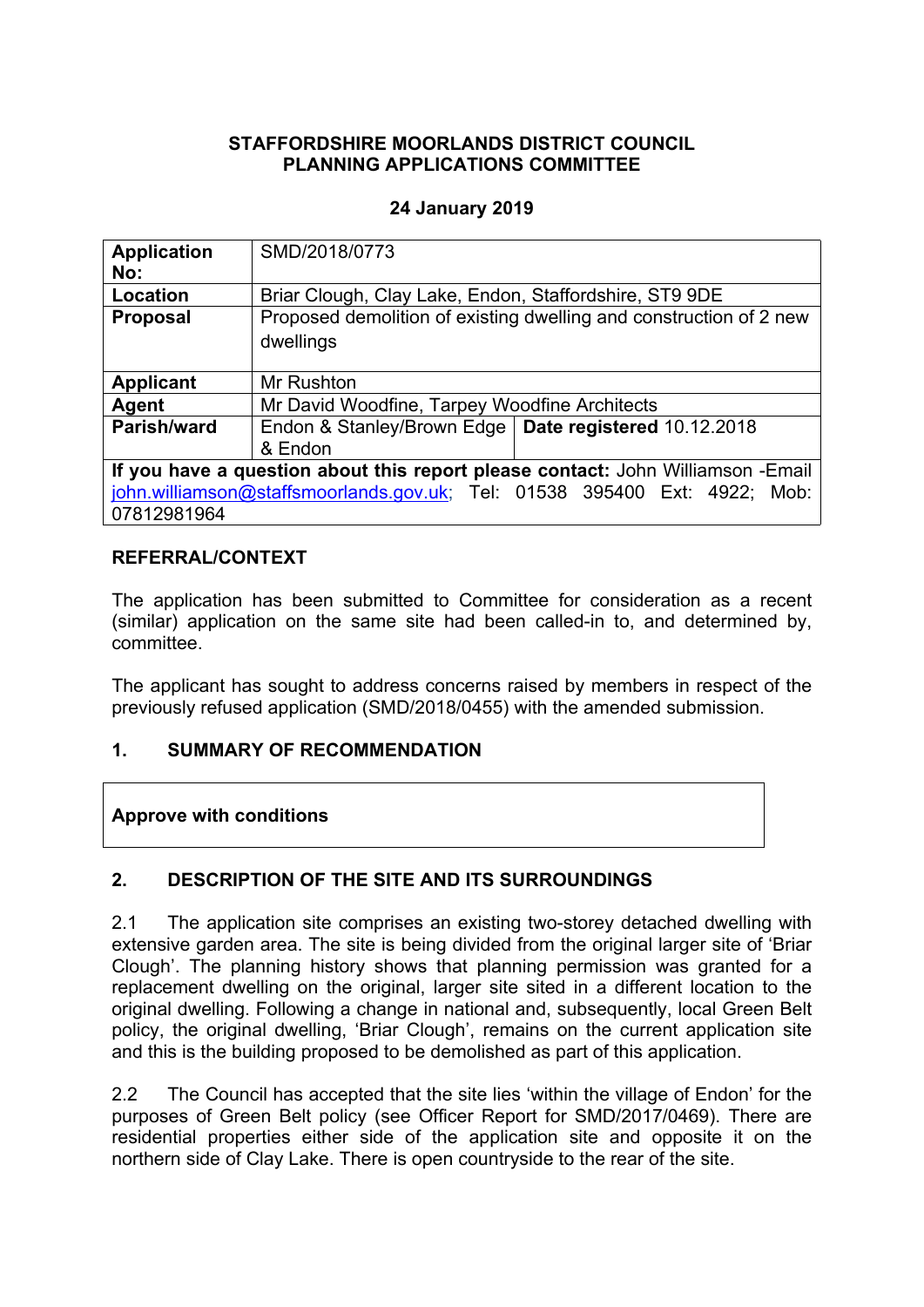2.3 The site is located within the Green Belt and Low Risk development Area with a Tree Preservation Order (LR006A004) applied to trees located mainly in the rear half of the site, as defined in the Core Strategy.

# **3 DESCRIPTION OF THE PROPOSAL/CONTEXT**

3.1 The application seeks full planning permission for *"proposed demolition of existing dwelling and construction of 2 new dwellings."*

3.2 As noted above, the applicant has sought to address concerns raised by members regarding the previously refused application (SMD/2018/0455). Details of the changes are provided below in the design section of this report. It is considered that design and impact on the street-scene/character of the area is the key issue, which needs to be considered in the context of the Green Belt issues.

3.3 The application consists of demolishing the existing dwelling located within the site, sub-dividing the site and erecting 2 No. detached dwellings (1 No. in each of the plots created). The proposed dwellings are both two-storey with some accommodation in the roof space. Both are designed with gables at the front and rear and the roof ridge running north-south (front to rear). Each will have its own access off Clay Lake. On-site parking and turning areas are provided within each proposed plot and the plots readily accommodate 3 No. cars in each.

3.4 The application and all details associated with it can be found on the Council's website at:

[http://publicaccess.staffsmoorlands.gov.uk/portal/servlets/ApplicationSearchServlet?](http://publicaccess.staffsmoorlands.gov.uk/portal/servlets/ApplicationSearchServlet?PKID=127461) [PKID=127461](http://publicaccess.staffsmoorlands.gov.uk/portal/servlets/ApplicationSearchServlet?PKID=127461)

# **4 RELEVANT PLANNING HISTORY**

4.1 SMD/2018/0455 – Proposed demolition of existing dwelling and construction of two new dwellings. Refused, 22.11.2018.

[http://publicaccess.staffsmoorlands.gov.uk/portal/servlets/ApplicationSearchServlet?](http://publicaccess.staffsmoorlands.gov.uk/portal/servlets/ApplicationSearchServlet?PKID=124916) [PKID=124916](http://publicaccess.staffsmoorlands.gov.uk/portal/servlets/ApplicationSearchServlet?PKID=124916)

4.2 SMD/2017/0469 – Retrospective permission for changes made to dwelling granted under permission 10/00981/REM (SMD/2010/0884). Approved, 09.11.2017

[http://publicaccess.staffsmoorlands.gov.uk/portal/servlets/ApplicationSearchServlet?](http://publicaccess.staffsmoorlands.gov.uk/portal/servlets/ApplicationSearchServlet?PKID=115656) [PKID=115656](http://publicaccess.staffsmoorlands.gov.uk/portal/servlets/ApplicationSearchServlet?PKID=115656)

4.3 SMD/2016/0283 – Removal of condition 3 of planning permission 10/00981/REM (SMD/2010/0884) and condition 5 of planning permission 09/00386/OUT. Approved, 31.08.2016

[http://publicaccess.staffsmoorlands.gov.uk/portal/servlets/ApplicationSearchServlet?](http://publicaccess.staffsmoorlands.gov.uk/portal/servlets/ApplicationSearchServlet?PKID=103854) [PKID=103854](http://publicaccess.staffsmoorlands.gov.uk/portal/servlets/ApplicationSearchServlet?PKID=103854)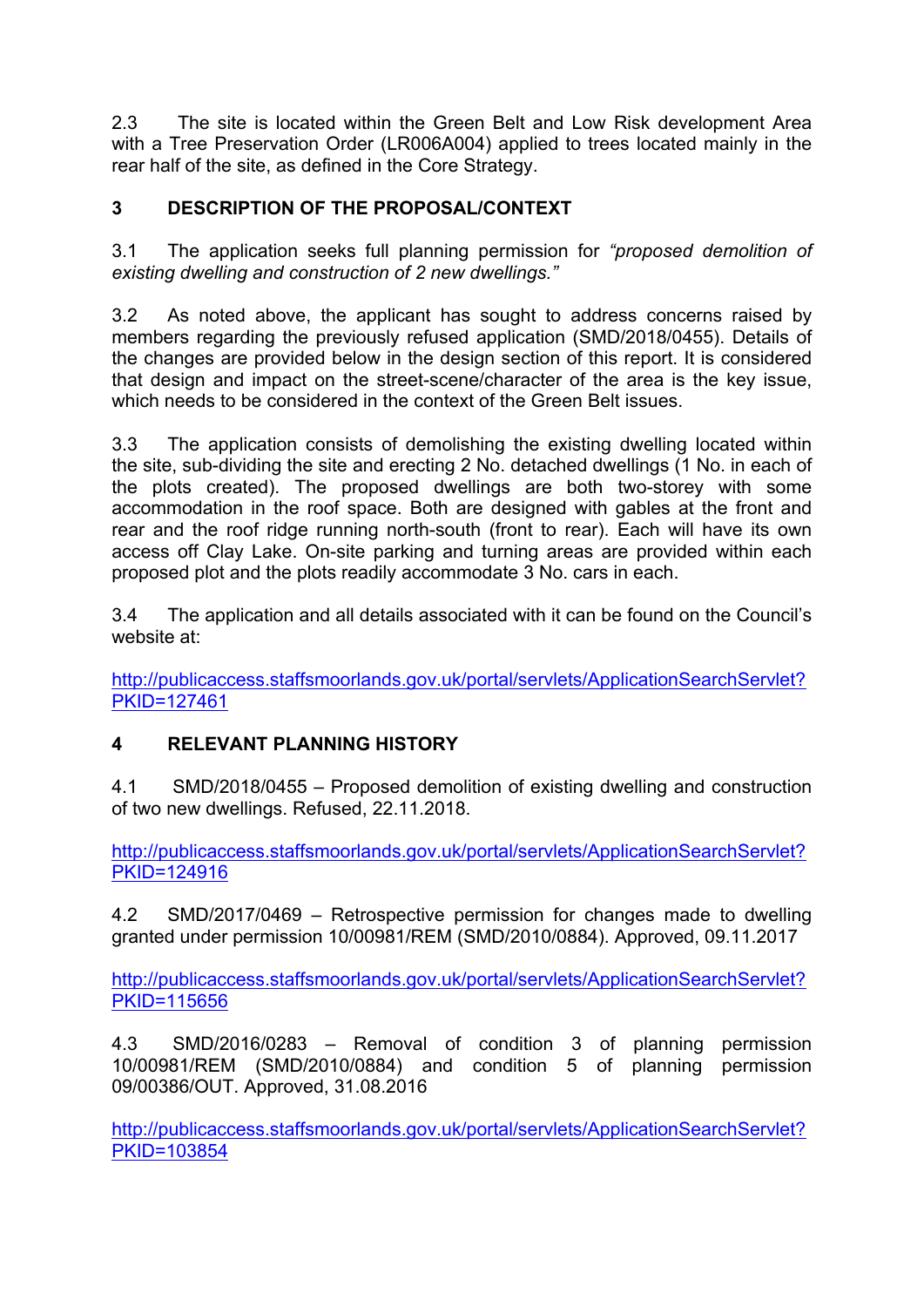4.4 SMD/2010/0884 – Erection of replacement detached dwelling and garage (Reserved Matters). Approved, 12.01.2011

[http://publicaccess.staffsmoorlands.gov.uk/portal/servlets/ApplicationSearchServlet?](http://publicaccess.staffsmoorlands.gov.uk/portal/servlets/ApplicationSearchServlet?PKID=14820) [PKID=14820](http://publicaccess.staffsmoorlands.gov.uk/portal/servlets/ApplicationSearchServlet?PKID=14820)

4.5 SMD/2009/0266 – Detached replacement dwelling (outline) including consideration of access and landscaping. Approved, 17.06.2009

[http://publicaccess.staffsmoorlands.gov.uk/portal/servlets/ApplicationSearchServlet?](http://publicaccess.staffsmoorlands.gov.uk/portal/servlets/ApplicationSearchServlet?PKID=12979) [PKID=12979](http://publicaccess.staffsmoorlands.gov.uk/portal/servlets/ApplicationSearchServlet?PKID=12979)

4.6 SMD/2001/0934 – Erection of dwelling (Outline). Refused, 08.02.2002

[http://publicaccess.staffsmoorlands.gov.uk/portal/servlets/ApplicationSearchServlet?](http://publicaccess.staffsmoorlands.gov.uk/portal/servlets/ApplicationSearchServlet?PKID=2197) [PKID=2197](http://publicaccess.staffsmoorlands.gov.uk/portal/servlets/ApplicationSearchServlet?PKID=2197)

## **5 PLANNING POLICIES RELEVANT TO THE DECISION**

- 5.1 The Development Plan comprises:
	- Staffordshire Moorlands Local Plan (Adopted 1998)
	- The Staffordshire Moorlands Local Development NPPF Core Strategy (Adopted March 2014)
	- The Minerals Local Plan (Adopted December 1999) Saved Policies 2007
	- Staffordshire & Stoke-on-Trent Joint Waste Core Strategy (Adopted March 2013)

## **Staffordshire Moorlands Local Plan (1998)**

5.2 Development boundaries within the 1998 Adopted Local Plan are still in force until such time as they are reviewed and adopted through the site allocations process. Public consultation on specific site allocations has now commenced.

### **Adopted Staffordshire Moorlands Local Development Framework (LDF) (26th March 2014)**

5.3 The Staffordshire Moorlands Local Development Framework (LDF) is a District wide development plan which replaces the Staffordshire Moorlands Local Plan to provide a framework for delivering development up to 2026. The Core Strategy is the key LDF document. It is a strategic District wide plan which influences how and where the Staffordshire Moorlands will develop in the future. It sets out what the Council would like to achieve in each of the main towns and the rural areas outside of the Peak District National Park. The Core Strategy provides the framework for future LDF documents which will then identify specific sites for development in the District (Site Allocations Development Plan Document) and provides detailed guidance to supplement the policies (Supplementary Planning Guidance).

5.4 The following Core Strategy (CS) policies and Supplementary Planning Documents are relevant to the determination of the application:-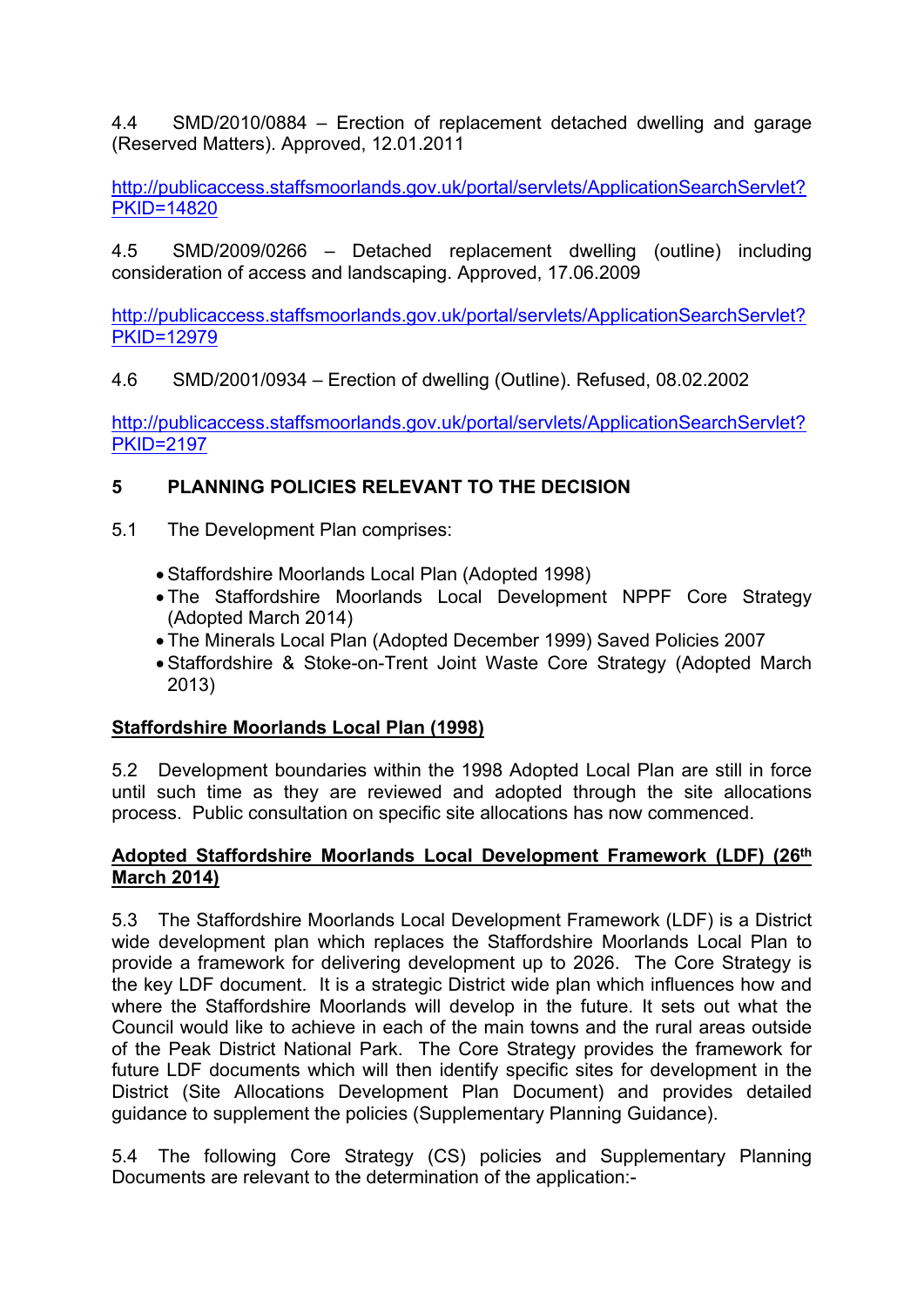- SS1 Development Principles
- SS1a -Presumption in Favour of Sustainable Development
- SS2 Future Provision of Development
- SS3 Distribution of Development
- SS4 Managing the Release of Housing Land
- SS6 Rural Areas
- SS6a Larger Villages Area Strategy
- SS6c Other Rural Areas Strategy
- SS7 Churnet Valley Area Strategy
- SD1 Sustainable Use of Resources
- SD3 Carbon Saving Measures in Development
- SD4 Pollution and Flood Risk
- H1 New Housing Development
- H2 Affordable and Local Housing Needs
- DC1 Design Considerations
- DC3 Landscape and Settlement Setting
- C1 Creating Sustainable Communities
- R1 Rural Diversification
- R2 Rural Housing
- NE1 Biodiversity and Geological Resources
- T1 Development and Sustainable Transport

SPD – Space About Dwellings

SPD – Design Principles for Development

### **National Planning Policy Framework – July 2018**

### **National Planning Practice Guidance**

### **Emerging Staffordshire Moorlands Local Plan**

#### *National Policy Guidance*

5.5 Paragraph 48 of the newly adopted NPPF states that:

*"…decision-takers may also give weight to relevant policies in emerging plans according to:*

 *the stage of preparation of the emerging plan (the more advanced the preparation, the greater the weight that may be given);*

 *the extent to which there are unresolved objections to relevant policies (the less significant the unresolved objections, the greater the weight that may be given); and*

 *the degree of consistency of the relevant policies in the emerging plan to the policies in this Framework (the closer the policies in the emerging plan to the policies in the Framework, the greater the weight that may be given).*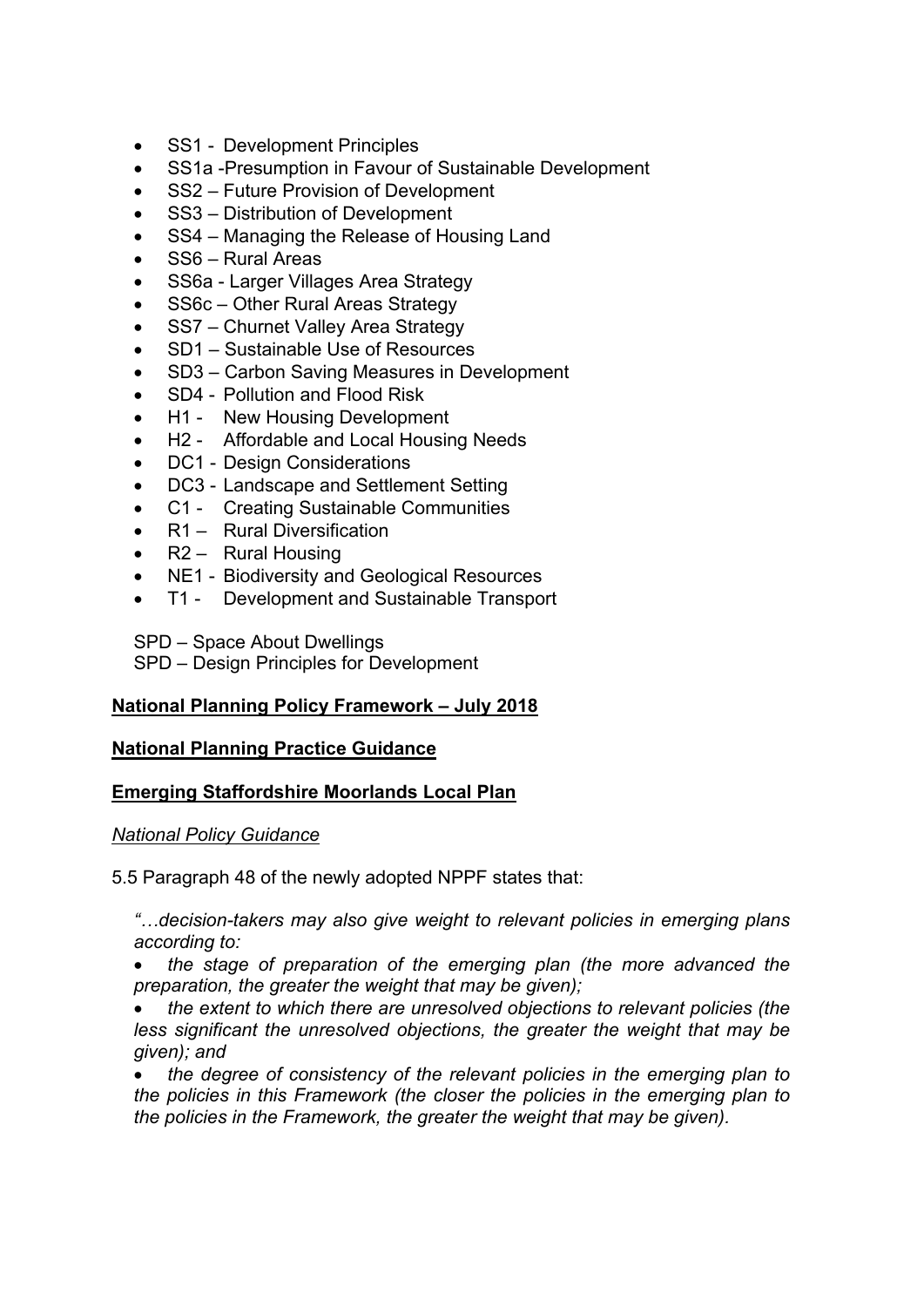### *Local Plan process*

5.6 The Council agreed to publish the Local Plan Submission Version for representations in February 2018. At this point, the Council agreed that the Local Plan was "sound". Formal representations were then invited from residents, businesses and other stakeholders to provide them with the opportunity to support or challenge the soundness or legal compliance of the Local Plan. This stage in the process followed three previous public consultations since 2015 which had informed the preparation of the Local Plan alongside a comprehensive evidence base.

5.7 In June 2018, the Council subsequently agreed to submit the Local Plan Submission Version to the Secretary of State for examination. An examination in public was held in October 2018. Additional information is to be submitted to the Inspector after which Modifications will be required; the Proposed Main Modifications will be subject to public consultation. The timescale for the adoption of the Local Plan currently remains as Spring 2019. At this point it will supersede the adopted Core Strategy and become part of the statutory development plan for the District.

5.8 In this context, the Council's position on the weight to be given to the policies contained in the Local Plan Submission Version in terms of the three criteria set out in Paragraph 48 of the NPPF will be noted where appropriate.

• The stage of preparation – the Local Plan is now at an advanced stage of preparation as examination in public has been undertaken.

 The extent to which there are unresolved objections to relevant policies – this varies depending on the policy in question. The level of outstanding objections to each policy indicates the amount of weight to be given to each of the policies at this stage in the process.

• The degree of consistency of policies with the NPPF  $-$  At this stage, the Council considers the submitted version of the Local Plan to be sound and policies are deemed to be consistent with the NPPF. As noted above, additional information is to be submitted along with Modifications.

## *Emerging Policies*

5.9 The following policies are considered to be relevant to this application:

- SS1 Development Principles
- SS1a Presumption in favour of sustainable development
- SS2 Settlement Hierarchy
- SS8 Larger Villages Area Strategy
- SS10- Other Rural Areas Strategy
- SD1 Sustainable Use of Resources
- SD3 Sustainable Measures in Development
- SD4 Pollution and Water Quality
- $\bullet$  SD5 Flood Risk
- H1 New Housing Development
- H2 Housing Allocations
- H3 Affordable and Local Housing Needs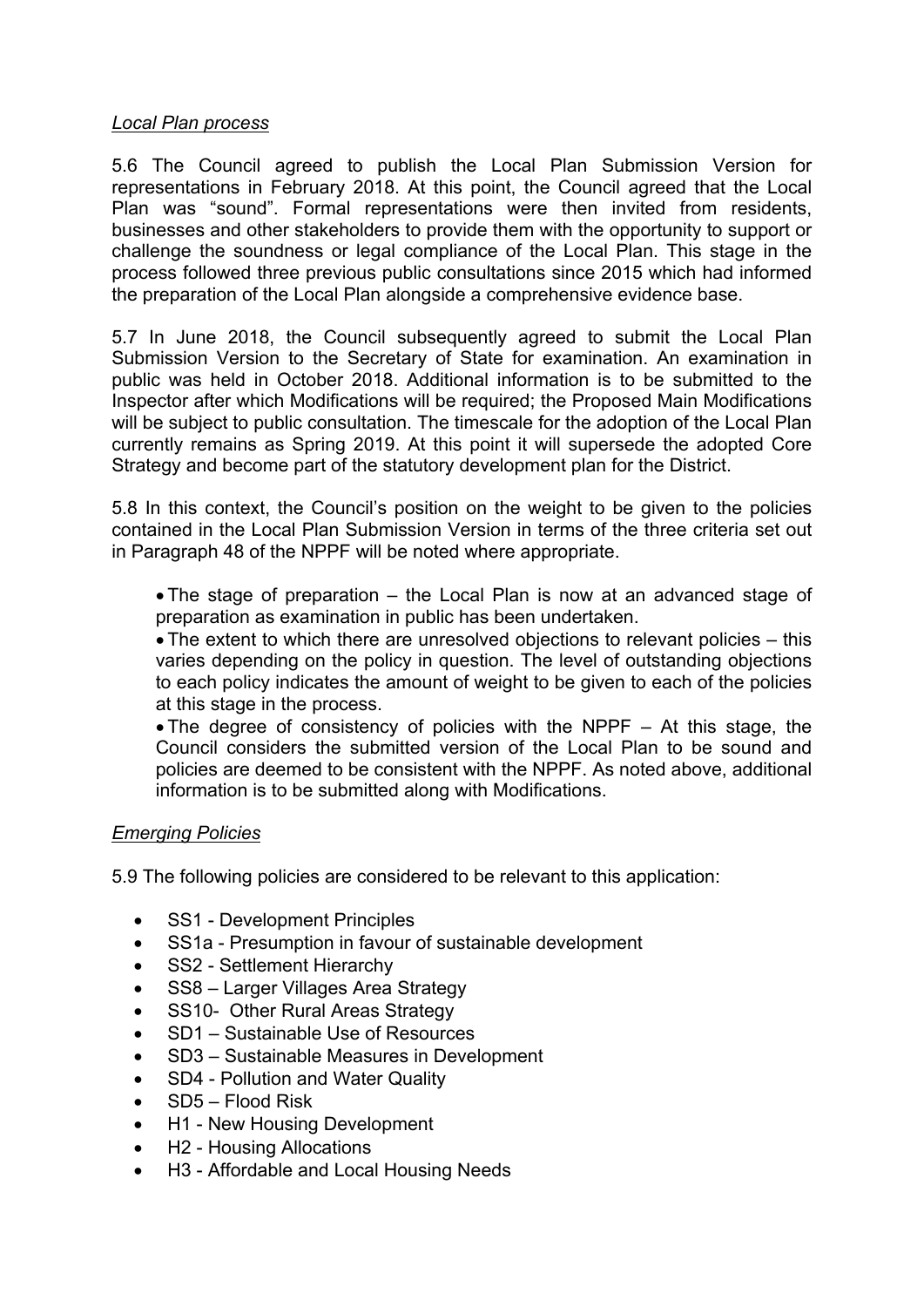- DC1 -Design Considerations
- DC3 -Landscape and Settlement Setting
- C1 Creating Sustainable Communities
- NE1 Biodiversity and Geological Resources
- NE2 Trees and Woodlands
- T1 -Development and Sustainable Transport

### **6 CONSULTATIONS, PUBLICITY & REPRESENTATIONS**

| Site notice         | Expiry date for comments: 09.01.2019 |
|---------------------|--------------------------------------|
| <b>Press notice</b> | Expiry date for comments: N/A        |
| <b>Neighbours</b>   | Expiry date for comments: x/x/2019   |

#### **Neighbour/public comments**

6.1 1 No. representation has been received, details of which can be read on file. A summary of the objections is provided below:-

- The development will be out of keeping with the rest of Clay Lake
- It is noticeable that the footprints of the houses have been reduced (compared with the previous application). Two small houses are not acceptable on this plot; all other houses on Clay Lake are large single individual houses
- Clay Lake is not an estate. Two identical properties are out of keeping.
- The distances from the proposed dwellings to Briar Clough and Heather Clough may be acceptable on a housing estate but they are not acceptable for an area of individual houses
- The garages on each of the dwellings have been omitted, making the houses appear smaller. However, there is still space at the side of the dwellings for a future planning application garages.
- Another access on the bend outside the development onto Clay Lake is a concern re highway safety
- The applicant in my opinion is not an honourable man... looking at previous planning applications...Briar Clough was completed not in accordance with the approved plans and protected trees were cut down without permission…The original Briar Clough was meant to be demolished after completion of the new house but this was not carried out…and subsequently planning permission was granted to retain the original Briar Clough which now he wants to demolish.

### **Consultee responses**

### *Endon with Stanley Parish Council*

6.2 No comments received as of 15.01.2019. However, it is noted that the PC had no objections to the application recently refused (SMD/2018/0455).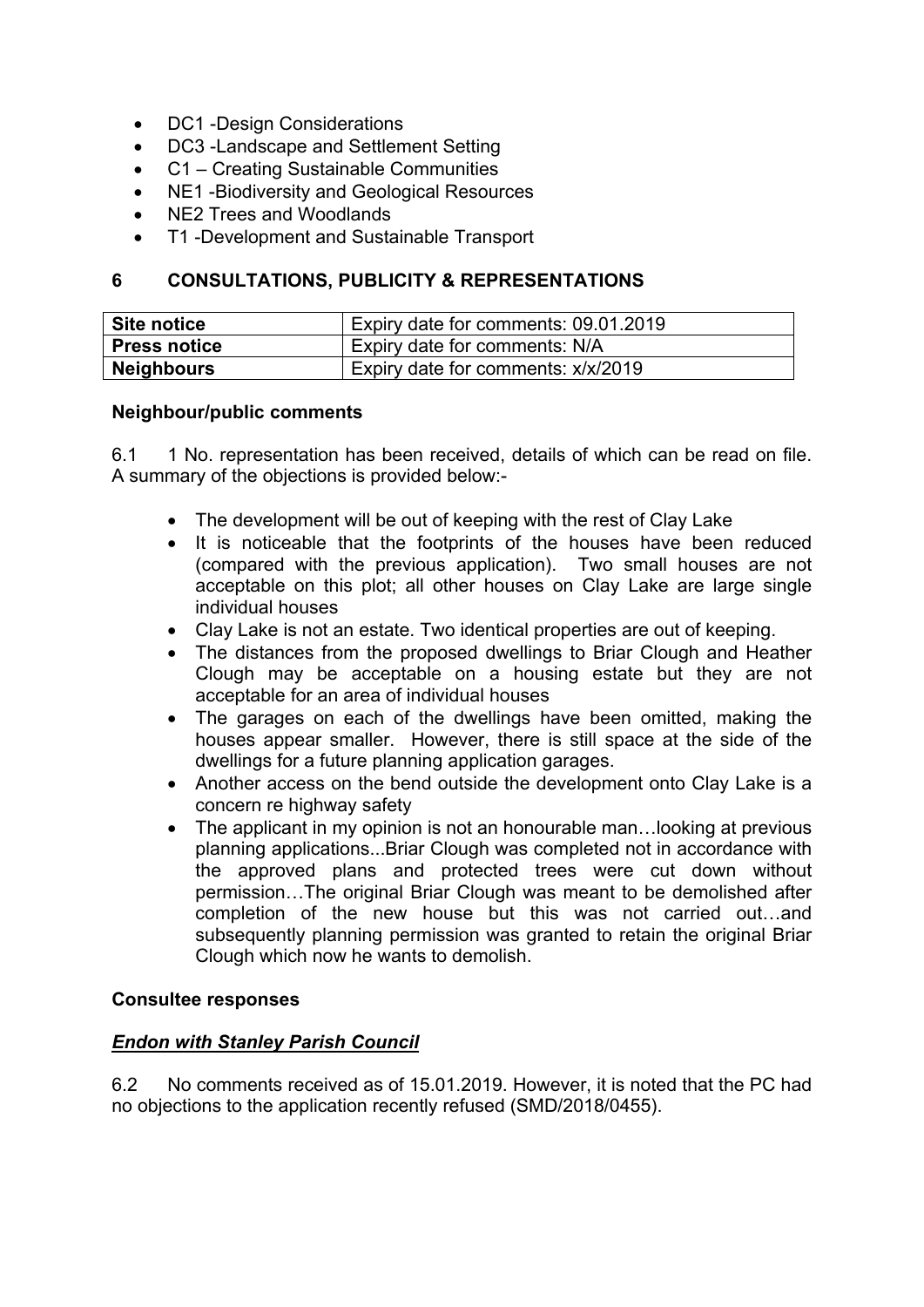### *SMDC Highway Authority*

6.3 No comments received as of 15.01.2019. However, it is noted that the Highway Authority had no objections to the application recently refused (SMD/2018/0455), subject to conditions and informatives. The previously recommended conditions and informatives are copied below.

### *Conditions*

- *(1) The development hereby permitted shall not be brought into use until details of the 2.4mx43m visibility splays in both directions at the proposed access and to the west at the existing access have been submitted to and approved in writing by the Local Planning Authority. The visibility splays shall thereafter be kept free of all obstructions to visibility over a height of 600mm above the adjacent carriageway level and be provided in accordance with the approved plan prior to the development being brought into use.*
- *(2) The development hereby permitted shall not be brought into use until the access drives rear of the public highway has been surfaced and thereafter maintained in a bound and porous material for a minimum distance of 5m back from the carriageway edge in accordance with details to be first submitted to and approved in writing by the Local planning authority. The access shall thereafter be surfaced in accordance with the approved details.*
- *(3) The proposed new access points shall be ungated.*
- *(4) The development hereby permitted shall not be brought into use until the proposed access to the site within the limits of the public highway has been completed.*
- *(5) The development hereby permitted shall not be brought into use until the parking and turning areas have been provided in accordance with the approved plans. The parking and turning areas shall thereafter be retained unobstructed as parking and turning areas for the life of the development.*
- *(6) The garages indicated on the approved plan shall be retained for the parking of motor vehicles and cycles. They shall at no time be converted to living accommodation without the prior express permission of the Local Planning Authority.*
- *(7) Before the proposed development is brought into use, details shall be first submitted to and approved in writing by the Local Planning Authority indicating dropped pram crossing opposite the access of the western-most dwelling. The dropped pram crossing shall thereafter be provided before the western-most dwelling is first occupied.*

### *Reasons*

*All - To comply with NPPF (2018) paragraph 108; to comply with SMDC Core Strategy Policy DC3; in the interests of highway safety.*

*5 & 6 - To provide adequate parking and turning areas.*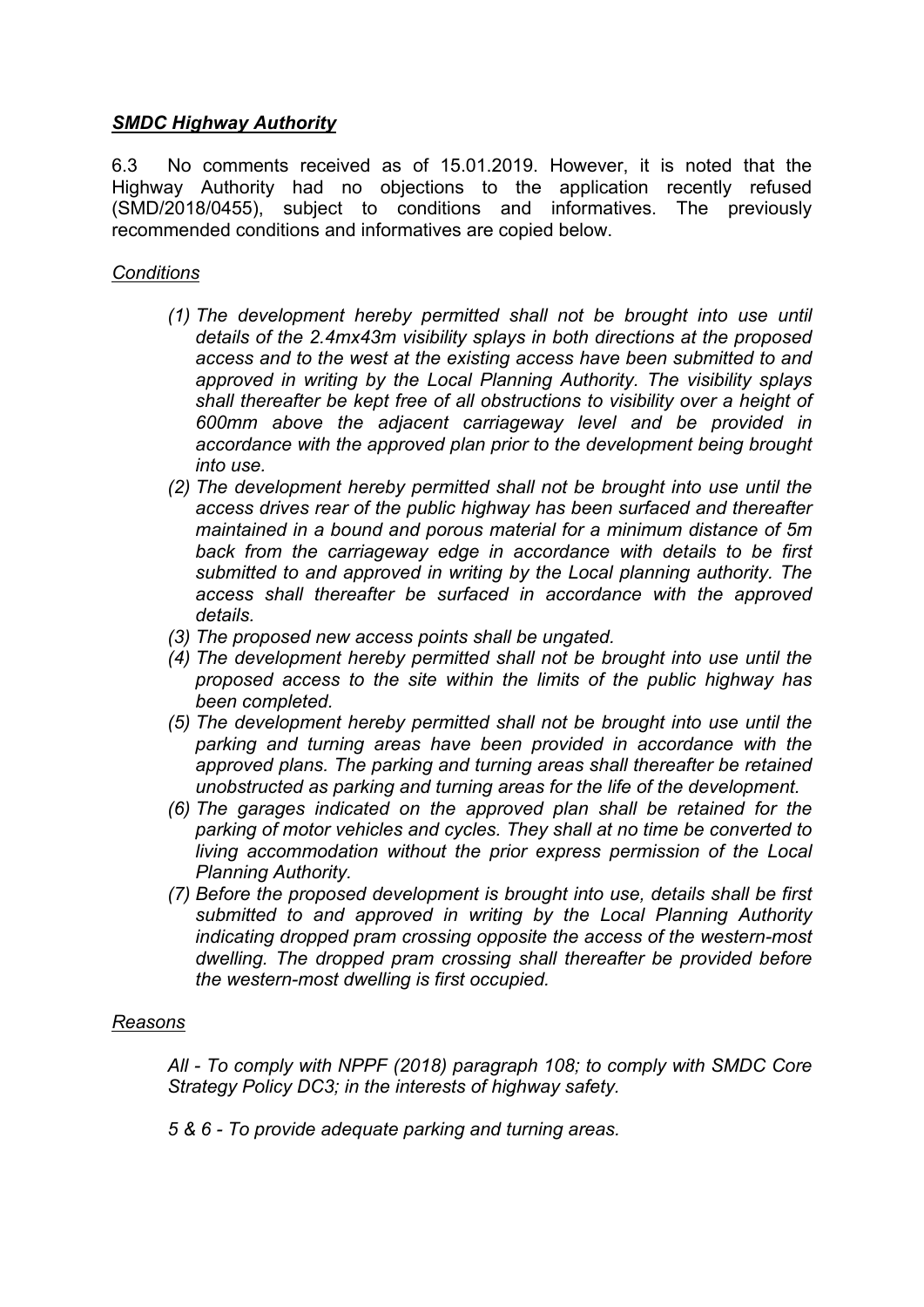*7 - To provide pedestrian access to the existing footway system; to comply with SMDC Core Strategy Policy T1 and T2; to provide facilities for pedestrians; to encourage and facilitate alternative means of transport.*

## *Informatives*

- *a. The dropped crossing to the site shall be constructed/reconstructed in accordance with the submitted drawing and SCC requirements. Please note that prior to the access being constructed you require Section 184 Notice of Approval from Staffordshire County Council. The link below provides a further link to 'vehicle dropped crossings' which includes a 'vehicle dropped crossing information pack' and an application form for a dropped crossing. Please complete and send to the address indicated on the application form which is Staffordshire County Council at Network Management Unit, Staffordshire Place, 1, Wedgwood Building, Tipping Street, STAFFORD, Staffordshire, ST16 2DH. (or email to nmu@staffordshire.gov.uk) <http://www.staffordshire.gov.uk/transport/staffshighways/licences/>*
- *b. The condition requiring off-site highway works (pram crossing) shall require a Highway Works Agreement with Staffordshire County Council. The applicant is requested to contact Staffordshire County Council in order to secure the Agreement. The link below is to the Highway Works Information Pack including an application form. Please complete and send to the address indicated on the application form or email to (nmu@staffordshire.gov.uk). The applicant is advised to begin this process well in advance of any works taking place in order to meet any potential timescales.*

*[https://www.staffordshire.gov.uk/transport/staffshighways/highwayscontrol/](https://www.staffordshire.gov.uk/transport/staffshighways/highwayscontrol/HighwaysWorkAgreements.aspx) [HighwaysWorkAgreements.aspx](https://www.staffordshire.gov.uk/transport/staffshighways/highwayscontrol/HighwaysWorkAgreements.aspx)*

## *Notes to Planning Officer*

 *There is no footway on the frontage of the site at this point of Clay Lake. The dropped pram crossing on the north side of Clay Lake opposite the access of the western-most dwelling is required to allow pedestrian and particularly pushchair/wheelchair access to the existing footway.*

## *SMDC Environmental Health*

6.4 No comments received as of 15.01.2019. However, it is noted that the Environmental Health Dept had no objections to the application recently refused (SMD/2018/0455), subject to conditions and informatives. The previous comments, conditions and informatives are copied below.

### *Potential Areas Of Environmental Concern*

- *1. Noise (during & post construction)*
- *2. Dust during construction*
- *3. Potential Contamination*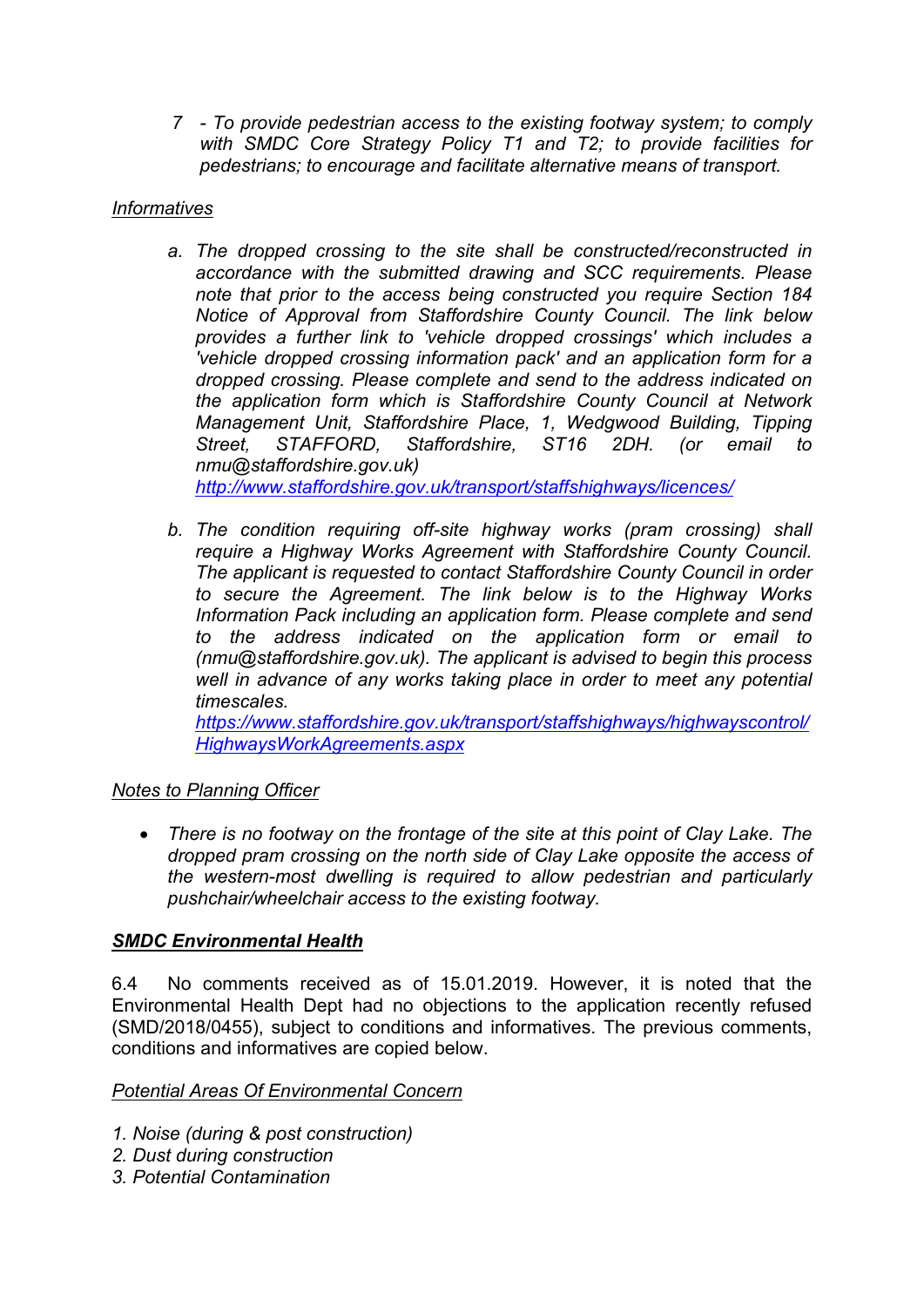*4. Waste*

*General Comments*

*6.5 No objection in principle.*

*6.6 Asbestos: Any redundant on site buildings may well have asbestos containing materials (ACM) in their fabric (e.g. asbestos roof) To ensure no future asbestos contamination, as a result of demolition a "Demolition or refurbishment asbestos survey" and risk assessment should be carried out prior to the demolition of these buildings. The enforcing authority for this type of work is the Health and Safety Executive (HSE) and it is recommended that you contact them directly to discuss their requirements: http://www.hse.gov.uk/. This is included as an advisory.*

*6.7 Nuisance: The proposed development is close to existing properties so care needs to be taken during the construction phase to ensure these activities do not cause unreasonably disruption to the neighbours enjoyment of their properties.*

*6.8 If consent is granted the following conditions are recommended:*

### *Conditions*

*1. Unless prior permission has been obtained in writing from the Local Planning Authority, all noisy activities shall be restricted to the following times of operations:*

*08:00 - 18:00 hours (Monday to Friday) 08:00 - 13:00 hours (Saturday) No working is permitted on Sundays or Bank Holidays.*

*In this instance a noisy activity is defined as any activity (for instance, but not restricted to, building construction/demolition operations, refurbishing and landscaping) which generates noise that is audible at the site boundary.*

*Reason: To avoid the risk of disturbance to neighbouring dwellings from noise during unsocial hours.*

*2. The development, including demolition hereby permitted, shall take place until a Construction and Environmental Method Statement has been submitted to and approved in writing by the Local Planning Authority. The Construction Method statement should include the following details:-*

*I. A scheme to minimise dust emissions arising from demolition/construction activities on the site. The scheme shall include details of all dust suppression measures and the methods to monitor emissions of dust arising from the development.*

*II. Details of wheel washing facilities. All demolition/construction vehicles shall have their wheels cleaned before leaving the site;*

*III. a scheme for recycling/disposal of waste resulting from the demolition/construction works;*

*IV. the responsible person (e.g. site manager / office) who could be contacted*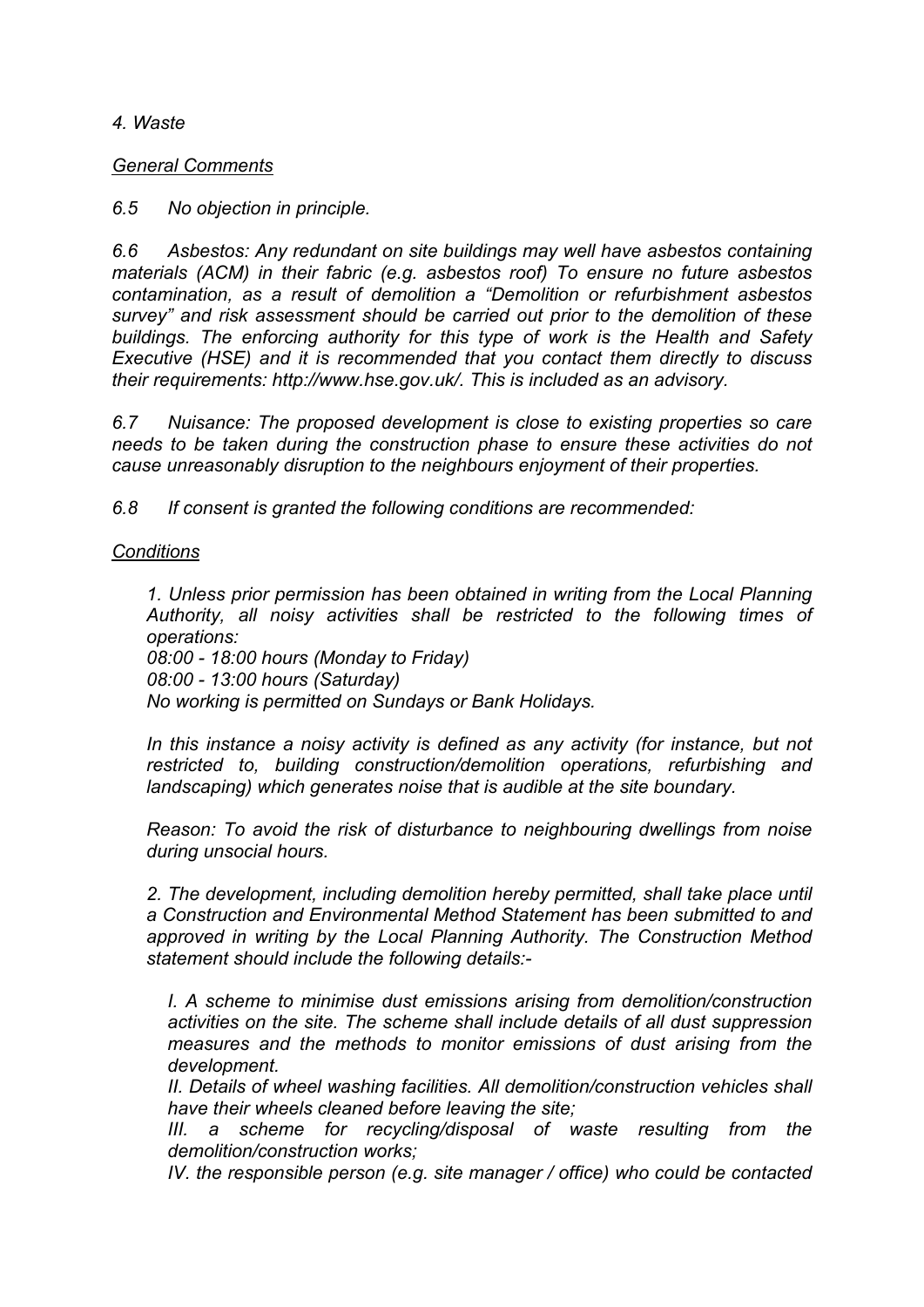*in the event of complaint;*

*Once approved, all relevant activities on the site should be carried out in accordance with Construction and Environmental Method Statement throughout the course of the development.*

*Any alteration to this Plan shall be approved in writing by the Local Planning Authority prior to commencement of the alteration.*

*Reason: To protect the amenities of the area from dust*

*3. In the event that contamination, including surface coal measures, is found at any time when carrying out the approved development it must be reported in writing immediately to the Local Planning Authority. Development should not commence further until an initial investigation and risk assessment has been completed in accordance with a scheme to be agreed by the Local Planning Authority to assess the nature and extent of any contamination on the site. If the initial site risk assessment indicates that potential risks exists to any identified receptors, development shall not commence until a detailed remediation scheme to bring the site to a condition suitable for the intended use by removing unacceptable risks to human health, buildings and other property, and the natural and historical environment has been prepared, and is subject to the approval in writing of the local planning authority. Following completion of measures identified in the approved remediation scheme and prior to bringing the development into first use, a verification report that demonstrates the effectiveness of the remediation carried out must be produced, and is subject to the approval in writing of the Local Planning Authority.*

*4. No top soil is to be imported to the site until it has been tested for contamination and assessed for its suitability for the proposed development, a suitable methodology for testing this material should be submitted to and agreed by the Local Planning Authority prior to the soils being imported onto site. The methodology should include the sampling frequency, testing schedules, criteria against which the analytical results will be assessed (as determined by the risk assessment) and source material information. The analysis shall then be carried out and validatory evidence submitted to and approved in writing to by the Local Planning Authority.*

*Reason (common to 4 & 5): To ensure that the proposed development meets the requirements of the National Planning Policy Framework in that all potential risks to human health, controlled waters and wider environment are known and where necessary dealt with via remediation and or management of those risks.*

*5. Any waste material associated with the demolition or construction shall not be burnt on site but shall be kept securely for removal to prevent escape into the environment.*

*Reason: To protect the amenities of the area.*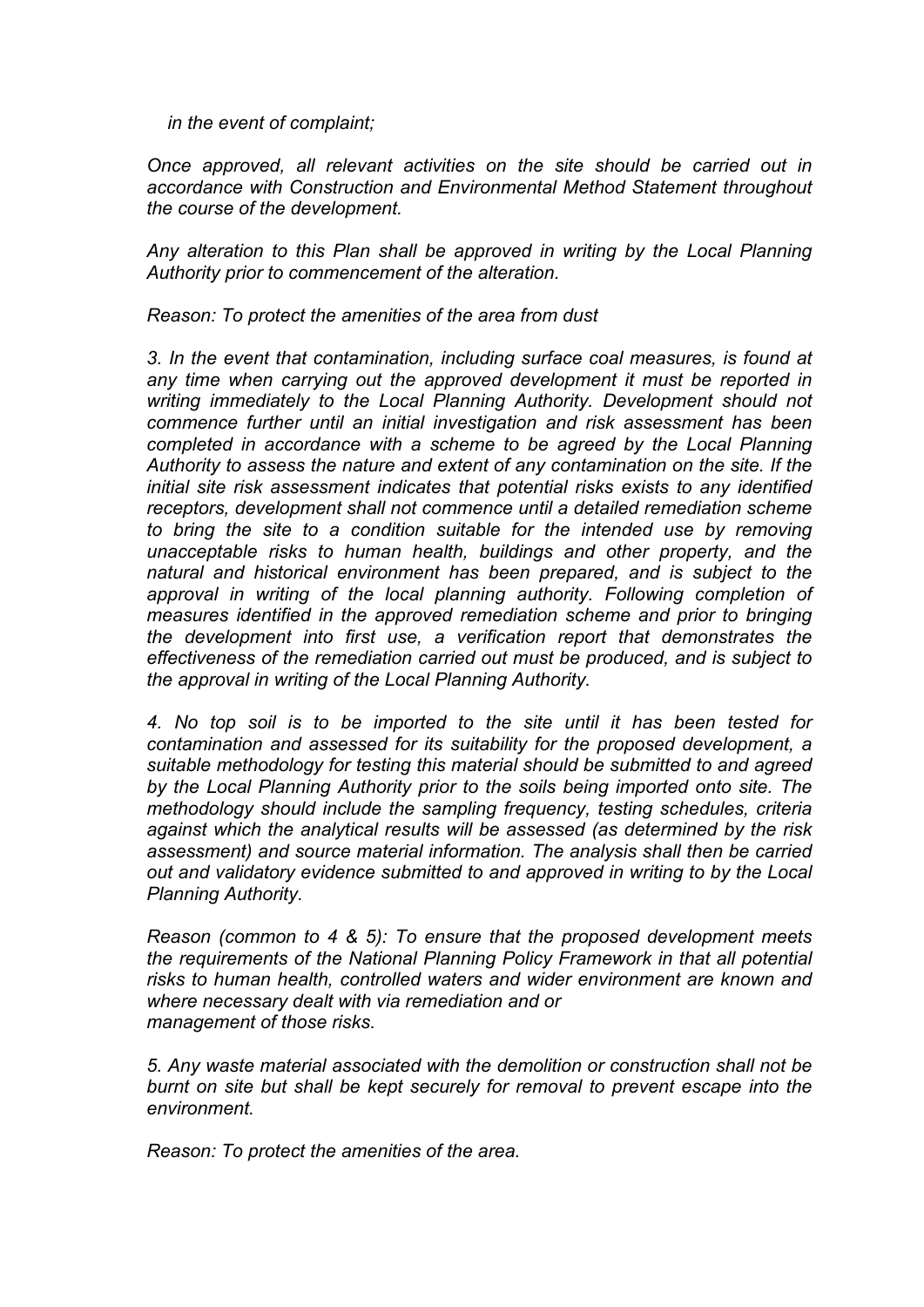### *Advisory Notes/Informatives*

- *Please be aware that the responsibility for safe development and secure occupancy of the site rests with the developer.*
- *A Demolition or refurbishment asbestos survey and risk assessment should be carried out prior to the demolition of the existing buildings. The enforcing authority for this type of work is the Health and Safety Executive (HSE) and it is recommended that you contact them directly to discuss their requirements: http://www.hse.gov.uk/*
- *Any approved noise scheme and measurements should pay due regard to British Standard BS8233: Sound insulation and noise reduction for buildings (Code of Practice), BS4142:2014 Methods for rating and assessing industrial or commercial sound and/or the Building Regulations 2010 Document E or other appropriate guidance.*
- *Information on Coal Mining Risk Assessment can be found on the UK government Website:https://www.gov.uk/guidance/planning-applications-coalmining-risk-assessments*
- *Any approved foul drainage system should meet the British Standard 6297:2007+A1:2008: Code of practice for the design and installation of drainage fields for use in wastewater treatment http://www.bsigroup.com*
- *Advice on controlling flies and light can be found in: Statutory Nuisance from Insects and Artificial Light (defra 2005) available as a free download http://archive.defra.gov.uk/environment/quality/local/legislation/cnea/documen ts/statnuisance.pdf*
- *During any demolition and construction activities (including landscaping) the contractor shall take all reasonable steps to prevent dust formation and prevent any dust formed from leaving the site boundary.*
- *. The control of dust and emissions from construction and demolition Best Practice Guidance, produced by the greater London councils http://www.london.gov.uk/sites/default/files/BPGcontrolofdustandemissions.pd f*
- *Building Research Establishment Guidance Document 'Control of Dust from Construction and Demolition Activities' (BR456)*
- *If required, contamination risk assessments shall be carried out in accordance with UK policy and with the procedural guidance relating to the contaminated land regime, and should be in accordance with Planning Policy Statement 23 and the CLR Report Series*
- *Submission of reports should also be made to the Environment Agency for comment with regard to their remit to protect ground and surface waters from pollution and their obligations relating to contaminated land.*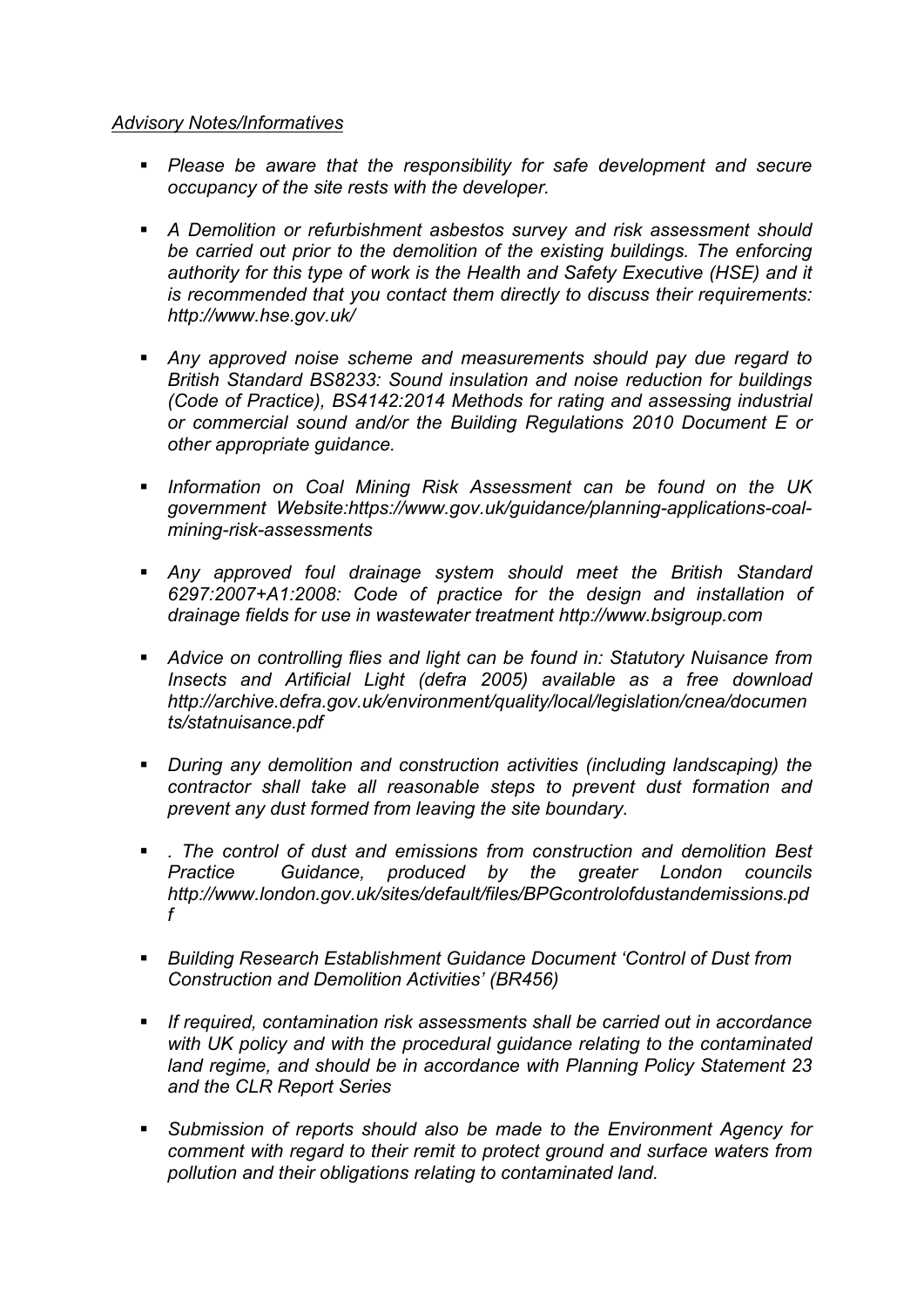- *The Local Planning Authority will determine the acceptability of reports on the basis of the information made available to it. Please be aware that should a risk of harm from contamination remain post development, where the applicant had prior knowledge of the contamination, the applicant is likely to be liable under Part II (a) of the Environmental Protection Act 1990 and as such become and "appropriate person". In this event the applicant will be lawfully responsible to remove the risk posed by the contamination.*
- *Equally if during any site works a pathway for any contaminant on site is created and humans, waters, property or ecological systems are exposed to this, the applicant or those acting on behalf of the applicant will be liable under part II (a) of the Environmental Protection Act 1990 if the risks are not adequately addressed during the site redevelopment.*
- *During investigation and remediation works the applicant and those acting on behalf of the applicant must ensure that site workers, public property and the environment are protected against noise, dust, odour and fumes*
- *The applicant is advised that should there be a requirement as part of the Remediation Strategy to treat, reuse or remove contaminated material on the site, the Environment Agency must be consulted, as these activities may need to be licensed or permitted. Contaminated materials identified for removal off site must be disposed of in an appropriately licensed landfill site.*
- *Staffordshire Moorlands District Council is keen to liaise with all stakeholders involved in this application. As such, we recommend that a proposed scope of works is forwarded to the Environmental Protection Department and agreed in principle prior to site investigation works being undertaken. The Environmental Protection Department is also prepared to review draft copies of reports prior to final submission to the Planning Department in order to ensure that works undertaken are sufficient to discharge the contaminated land conditions.*

### *SMDC Arboriculture*

6.9 No comments received as of 15.01.2019. However, it is noted that the Arboricultural Officer had no objections to the application recently refused (SMD/2018/0455), subject to conditions and informatives. The previous comments, conditions and informatives are copied below.

#### *Initial Response*

*6.10 Summary: Overdevelopment with regard to required replacement protected tree planting and shading/overbearing impact of existing protected trees.*

*6.11 A Tree Report and Survey is submitted with the application. However, this is dated 17.02.2009, and is drafted under the auspices of the now-superseded 2005 edition of British Standard 5837 which was updated/replaced in 2012; this Tree Report, in a very slightly revised form dated 14.04.2009, was that which*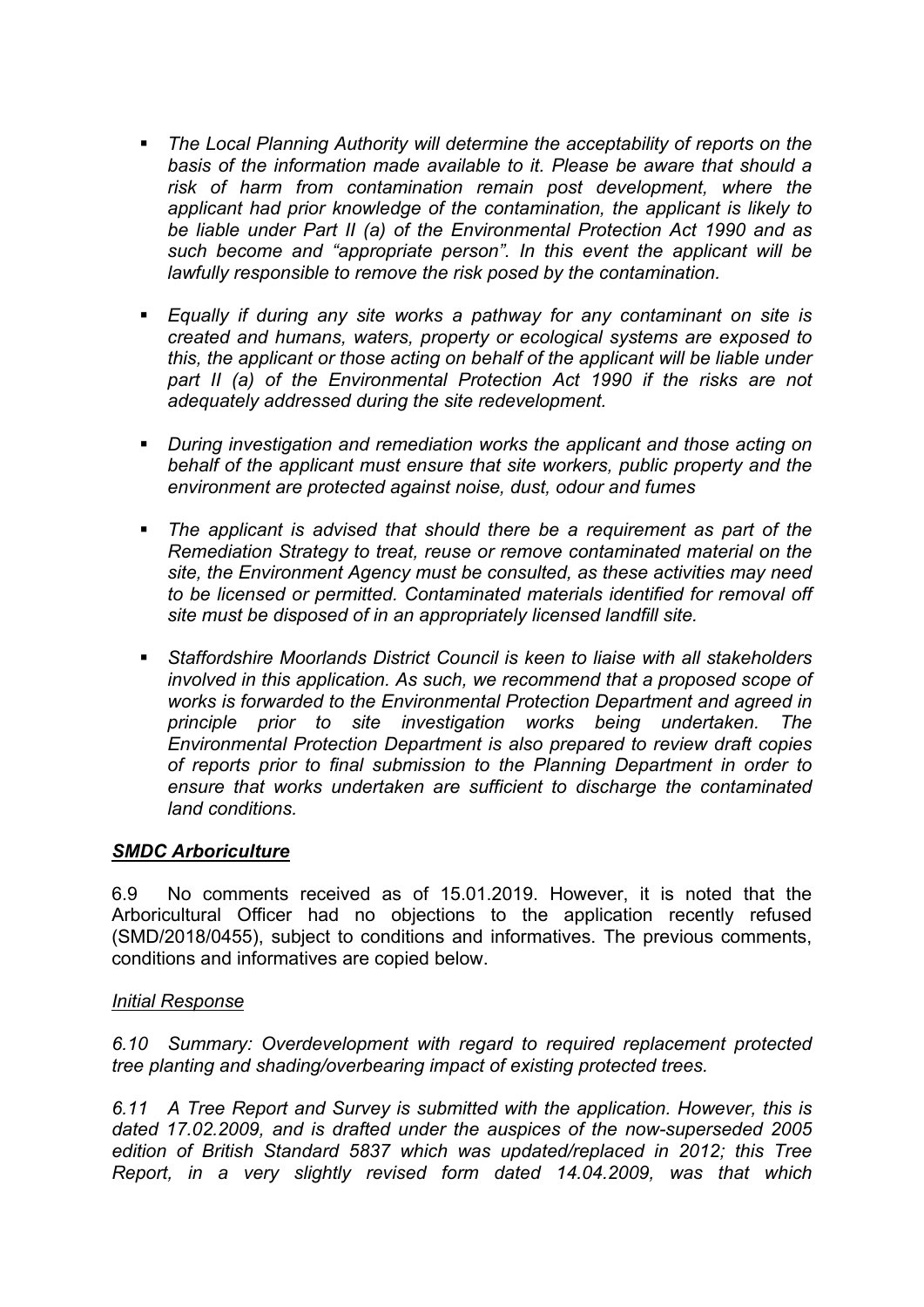*accompanied the outline planning application 09/00386/OUT. The outline application did not submit or seek approval of layout, and therefore this Tree Report did not assess the impact on trees arising from any specific development. There have since been changes in relation to trees at the site, not least the recent felling of the large mature Beech tree denoted as T6 in the Tree Report. Obviously, given its age, the Tree Report also does not refer to the current application for 2 detached dwellings. In view of the circumstances outlined above, this Tree Report must be considered out of date and largely irrelevant with respect to the current application.*

*6.12 Until recently, T6 was a very large (>20m tall, >1m stem diameter) Beech tree situated within the current application site; the stump remains in situ, approximately within a metre or two of the north-west corner of the proposed footprint position of the western-most new dwelling. This tree was protected as T28 under TPO No. LR.6, but its recent felling was authorised by consent granted on 08/12/2017 due to a notable decline in crown condition, evidence of limb shedding and a cavity to the main stem, with further decline anticipated and a tree of such size and in such condition therefore inappropriate to retain in proximity to a busy road and surrounding residential properties.*

*6.13 Consent to fell the Beech T28 was conditional upon its replacement by a new standard Beech tree, not yet carried out, which is required to be planted as close as reasonably practical to the position of the original tree before the end of the forthcoming dormant season (November 2018 to February 2019 inclusive).*

*6.14 The proposed development would prevent replacement planting in accordance with this requirement, or elsewhere on the frontage of the application site. Given the massive stature and dominant visual presence of the original tree prior to felling, it was considered important to ultimately re-establish such amenity by requiring a replacement tree of similar potential mature size in a similar position near the road frontage. Therefore planting a replacement tree in the rear garden of one of the proposed plots (realistically the eastern-most plot, as the rear garden of the westernmost plot is already largely dominated by existing mature, protected trees – about which more is commented below) would not achieve the same level of public amenity value.*

*6.15 There is a mature 'Kanzan' flowering Cherry and an early-mature Rowan to the site highway frontage boundary, neither of which is protected. The application site plan is not explicit about whether these are to be retained or removed, but given the extent of proposed demolition and new development close to them, it is likely that both would suffer significant damage if retained. These trees are situated directly beneath overhead electric wires, and indeed the Cherry shows evidence of past topping presumably to address encroachment. In any event, these two trees are not considered to be significant nor to have substantial retention value, and I would have no objection to their removal.*

*6.16 Existing mature trees towards the rear of the application site, and beyond in the retained garden to the existing new 'Briar Croft' dwelling, are indicated on the application's site plan, and are protected within Area A4 under TPO No. LR6. The Root Protection Zone of the closest of these, a mature Sycamore denoted T7 in the application's Tree Report, is indicated and is presumably derived from measurement*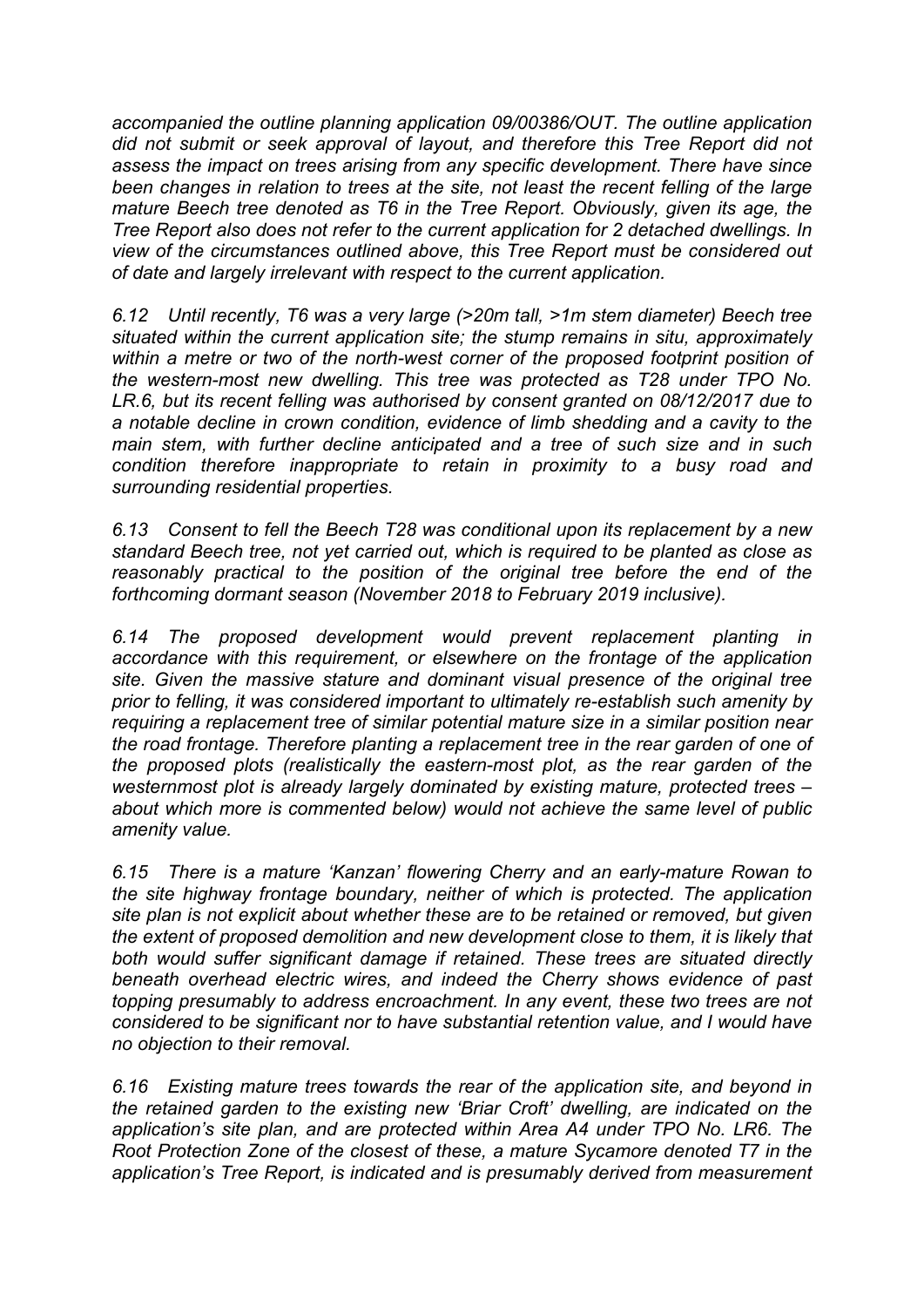*in the outdated 2009 report, although in practice is unlikely to be of substantially greater radius – possibly up to around 0.5m greater. The footprint of the closest, western-most proposed dwelling is shown just outside the indicated RPZ of T7, which may in practice be just inside if the tree has made any detectable increase in stem diameter in the intervening years, although it is considered that the proposed development would be unlikely to have greatly significant direct impact on this tree given adequate temporary protection measures during construction.*

*6.17 However, this tree T7 would nonetheless dominate the rear garden of this plot, and being located only some 6.5m directly in line with the living room principle window, and with its crown also likely to be almost brushing the rear elevation outside main bedroom windows, this tree is likely to be perceived as overbearing by occupants. In addition, T7, being some 18m tall and in conjunction with several other mature Sycamores of equivalent stature immediately behind T7, to the southern side of the proposed dwelling and its garden, would cast considerable shade over the garden and into the rear accommodation of this plot, and to a lesser degree the second plot. In consequence, the shady and heavily restricted outlook from both rear of dwelling and garden is considered likely to lead to pressure for felling and/or substantial crown reductions which would be much more difficult to reasonably resist in the event that planning permission is granted and which would have a detrimental impact on the public amenity value provide by these trees and on the character of the local area.*

*6.18 In conclusion, given the constraint on accommodating a replacement tree for the recently felled Beech T6/T28, and the shading/overbearing detrimental impact on outlook and living conditions likely to lead to pressure for further felling and/or lopping, it is considered that the current application amounts to over-development of what otherwise might appear to be a suitably sized site for two plots.*

*6.19 Alternatives possibly worth consideration (subject of course to other planning issues) could include to substantially scale down the footprint size of the dwellings, perhaps even semi-detached, or to go for a single more centrally positioned but potentially larger footprint dwelling – which might be more in keeping with the general character of the area – but in either case the layout should allow plenty of space for planting (and subsequent growth to mature size) of a replacement Beech tree near the frontage (but set back well away from the overhead electric wires) and give careful thought to internal room layout and principal windows in order to minimise shading and overbearing impact on outlook arising from the trees to the rear.*

### *Subsequent comments*

*6.20 Further to my previous comments…the agent has submitted an amended proposed site layout plan (Drg. No. 1042\_111 Rev C).*

*6.21 The footprint of the western-most of the two proposed new dwellings has been moved forwards towards the road, and this would ensure that the footprint would be completely outside the Root Protection Area of the mature Sycamore T7 to the rear – including any increase in RPA since the original tree survey of 2009. There would therefore be no significant direct physical impact on this (or any other)*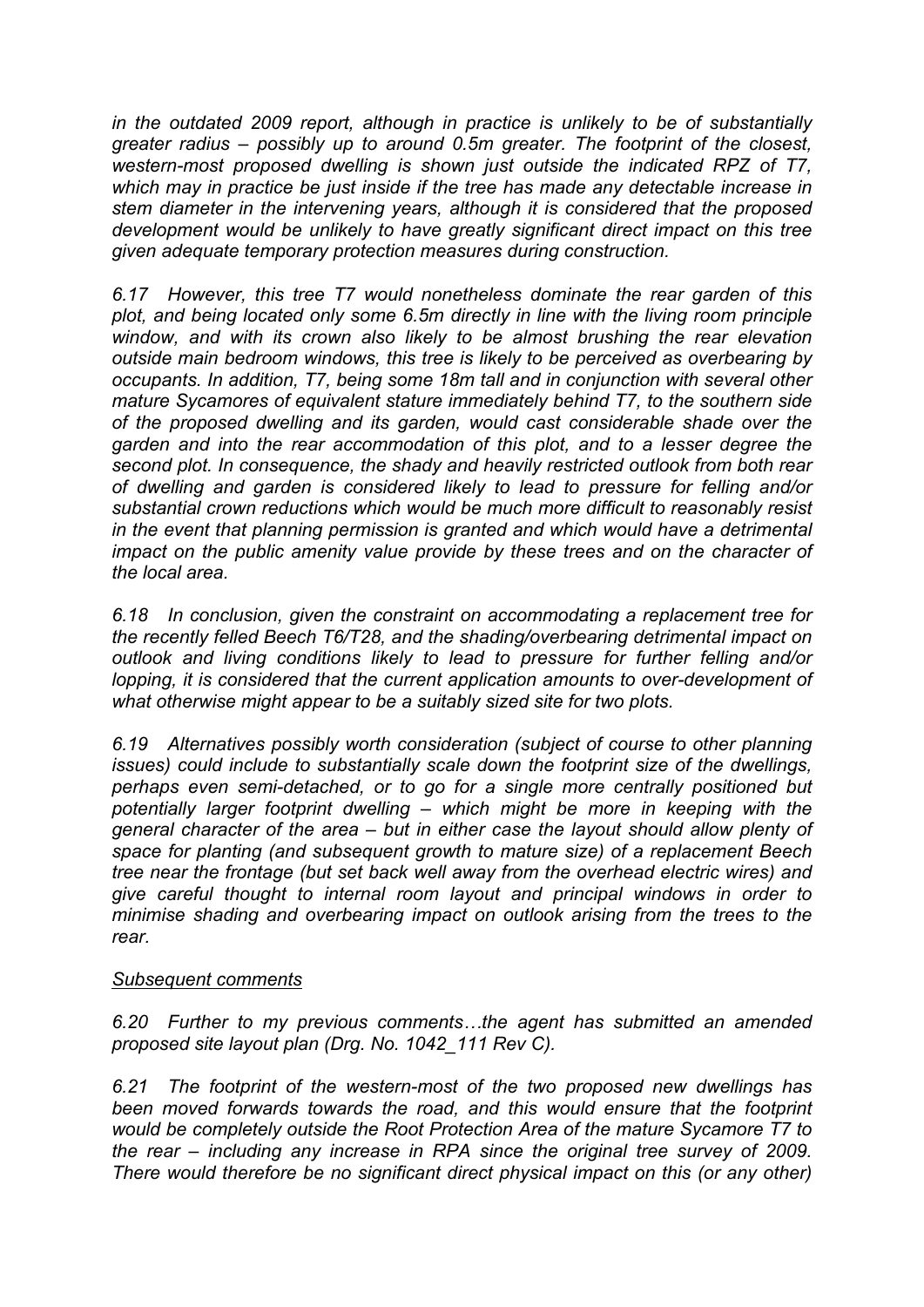*tree arising from the proposal as amended, assuming the implementation of appropriate temporary tree protection barriers during construction, which of course can readily be conditioned.*

*6.22 This footprint re-positioning has also slightly increased the clearance of the rear elevation from the crown of the tree. Whilst the tree will remain dominant in the rear garden of this plot, it is considered that the additional clearance and on-going control of the TPO, together with resolution of other issues (see above and below) now makes the scheme acceptable on balance with regard to tree impacts and relationship between dwelling and trees. The LPA would retain control over any future work proposed or carried out to this tree, as it would remain under the protection of TPO No. LR.6. Whilst minor pruning may be considered acceptable from time to time in order to maintain an appropriate minimum clearance from the proposed dwelling if built and avoid direct encroachment, the applicant – and any subsequent owners/occupiers – would nevertheless need to accept that this tree would be a relatively dominant feature in the rear garden and rear outlook from the house, and applications for subsequent felling or substantial crown reduction to mitigate these issues would be unlikely to be approved.*

*6.23 My discussions with the agent included consideration of whether the westernmost proposed new dwelling could be "handed" to locate its garage on its western side, but I understand that site levels required for vehicle access to the garage in relation to the road would not readily accommodate this. Nevertheless, if this could be achieved it would be worth considering, as such an arrangement would further ease the dominance of the Sycamore T7 in the outlook from the main living accommodation at the rear of the dwelling.*

*6.24 The TPO consent granted in December 2017 for the felling of the previous mature Beech (T6 in the applicant's 2009 tree report, and protected as T28 under TPO No. LR.6) requires replacement planting "as close as reasonably practical" to the position of the original tree. At the time, it was envisaged that this would be perhaps within a metre or two of the original tree's position (i.e. not requiring physical removal of the tree stump, unless the owner wishes to do so anyway). The objective would be to secure replacement planting in a similarly prominent position near the site frontage, so that ultimately at maturity the replacement tree could potentially provide a similar level of public amenity value.*

*6.25 This subsequent planning application for 2 dwellings would in practice prevent such replacement planting this close to the old stump position, as it would be within the denoted car parking area for the western-most new plot, and also much too close to the western elevation of its proposed dwelling to allow the tree to achieve even semi-mature size without a need for repeated crown reductions and/or a risk of structural damage.*

*6.26 However, the agent has identified 3 potential alternative positions for the required replacement Beech tree, in the context of the development now proposed. One of these options is to the rear of the eastern-most proposed new dwelling, and one to the rear of the garage/dwelling of the existing new house at Briar Clough, but it is considered that both of these are set too far back from the road frontage, with substantial intervening existing or proposed buildings, and so would not allow the*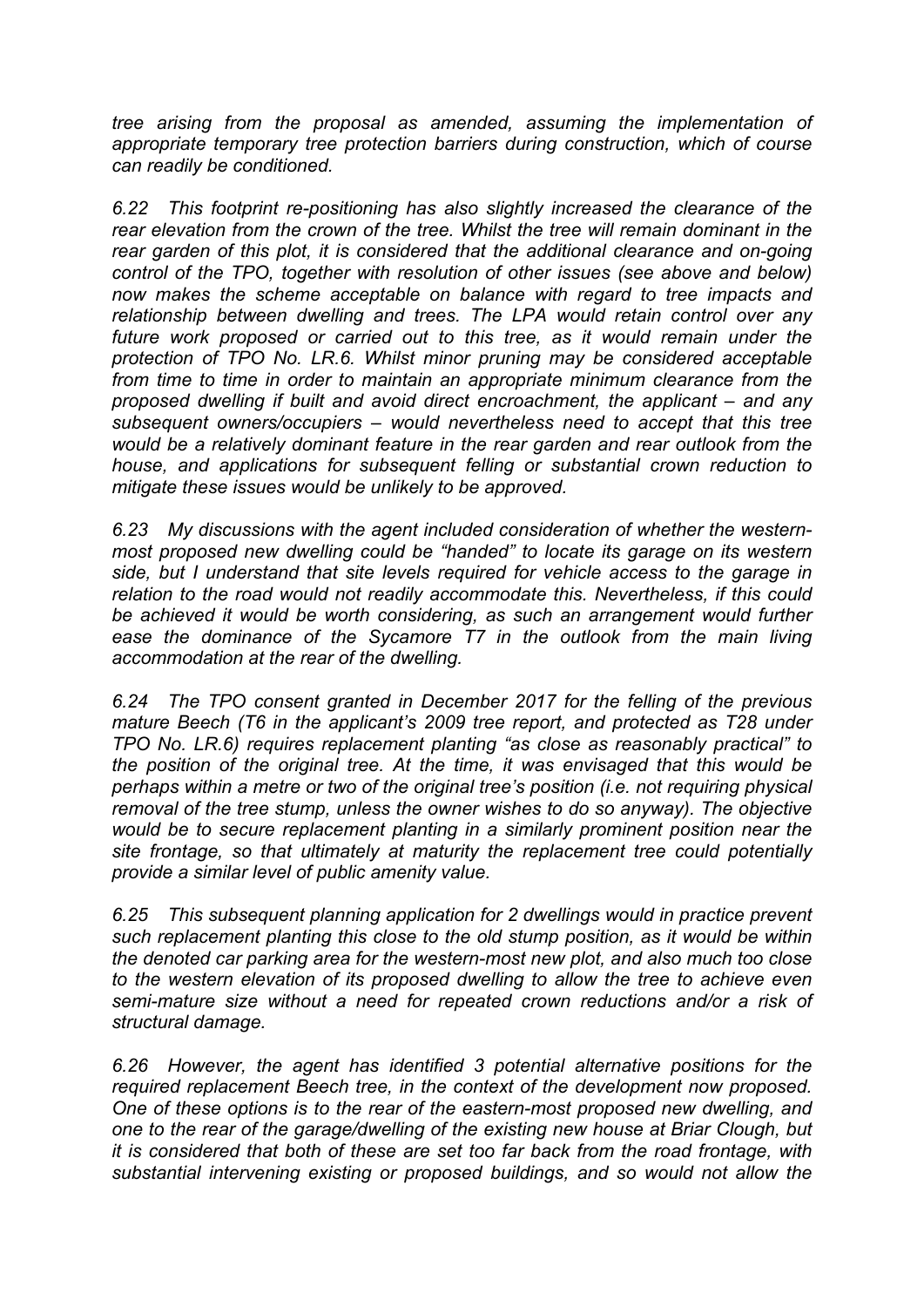*tree to achieve such significant public amenity value if planted in either of these positions.*

*6.27 The third option, meanwhile, is close to the Clay Lake frontage, but just to the west of the existing access to the existing new house. This is little more than a drive's width from the old tree stump, so would be within the spirit of the required "as close as reasonably practical" location. It would be set back far enough from the highway boundary so as not to impinge on drivers' visibility when emerging from the access, and would be far enough from existing and proposed dwellings to have the space to grow and develop to maturity. Being prominently close to the frontage, the replacement tree would provide an increasingly significant level of public amenity/street-scene contribution as it establishes and matures.*

*6.28 Overall, and on balance, I therefore now consider the application to be acceptable with regard to potential impact on, and relationship with, important/protected trees, but would request that the following conditions be imposed in the event that planning permission is granted:*

*1. No trees or shrubs shall be removed other than those whose removal is directly required to accommodate the approved development, unless otherwise approved by the LPA. There shall be no removal of any trees or shrubs during the bird nesting season (nominally March to August inclusive), unless otherwise agreed by the LPA and in this case only following careful inspection by a competent person to establish that such trees, shrubs or hedgerow are not in active use by nesting wild birds.*

*2. Before the commencement of development (including any demolition, site clearance, site stripping, site establishment or formation of new access) temporary protective fencing and advisory notices for the protection of the existing trees to be retained shall be erected in accordance with guidance in British Standard 5837:2012 Trees in Relation to Design, Demolition and Construction – Recommendations, and shall be retained in position for the duration of the period that development takes place, unless otherwise agreed by the LPA. Within the fenced areas there shall be no excavation, changes in ground levels, installation of underground services, provision of hard surfacing, passage of vehicles, storage of materials, equipment or site huts, tipping of chemicals, waste or cement, or lighting of fires unless otherwise agreed by the LPA.*

### *Note*

*6.29 If planning permission is granted, further confirmation to the applicant can be given under TPO administrative procedures in relation to the precise position of the required replacement Beech tree.*

### *SMDC Waste (Operations)*

6.30 AES waste collection service has no issue with the current planning application.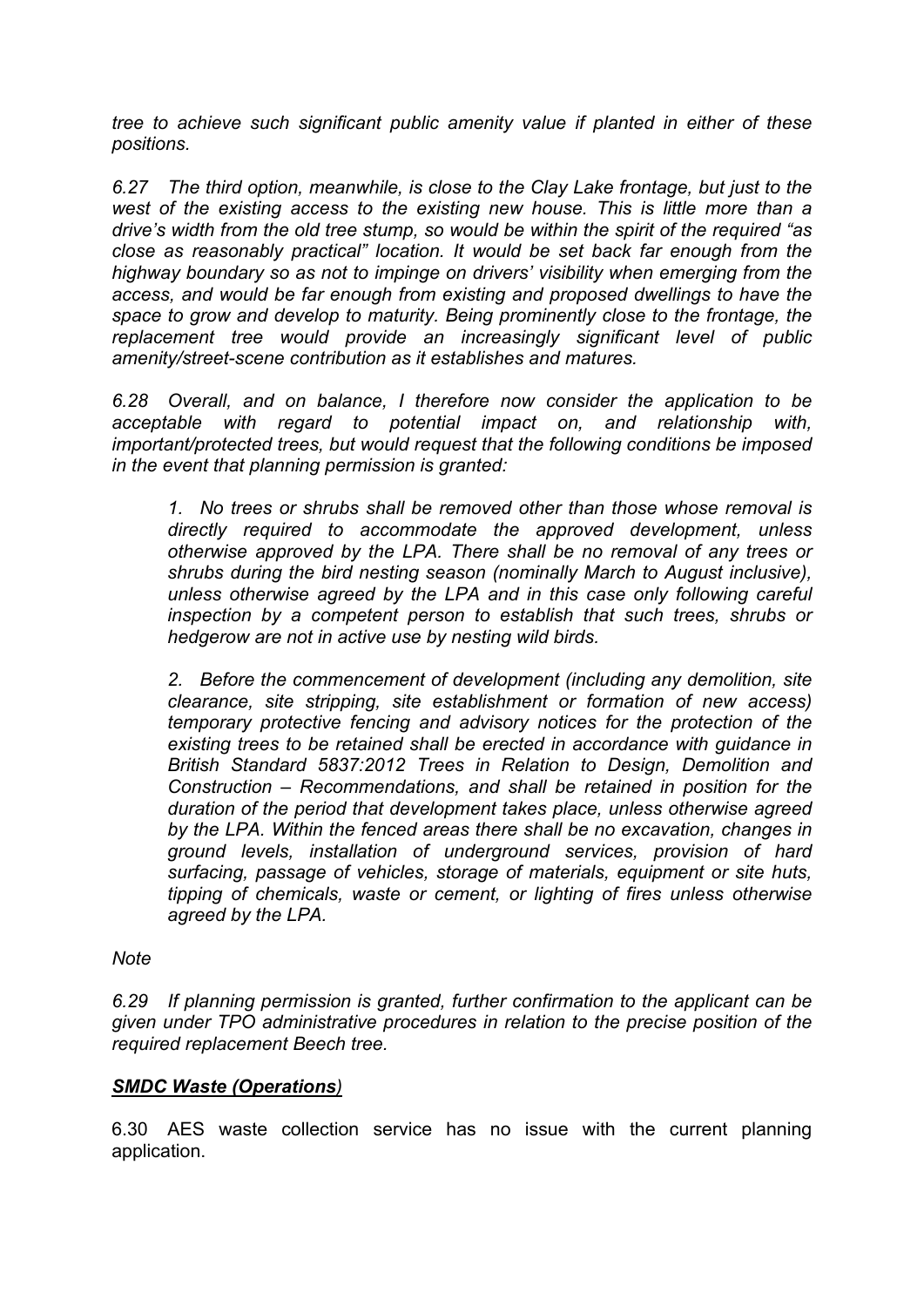## *Severn Trent Water*

6.31 With Reference to the above planning application the company's observations regarding sewerage are as follows.

6.32 As the proposal has minimal impact on the public sewerage system I can advise we have no objections to the proposals and do not require a drainage condition to be applied.

6.33 Severn Trent Water advises that there may be a public sewer located within the application site. Although our statutory sewer records do not show any public sewers within the area you have specified, there may be sewers that have been recently adopted under the Transfer of Sewer Regulations 2011. Public sewers have statutory protection and may not be built close to, directly over or be diverted without consent and contact must be made with Severn Trent Water to discuss the proposals. Severn Trent will seek to assist in obtaining a solution which protects both the public sewer and the building.

# **7 POLICY, MATERIAL CONSIDERATIONS AND PLANNING BALANCE**

## **Policy Context**

7.1 The Local Planning Authority is required to determine planning applications in accordance with the development plan, unless there are material circumstances which indicate otherwise. The Council's Development Plan is formed of the Core Strategy (CS) Development Plan Document (adopted March 2014) and the Saved Local Plan Proposals Map/Settlement Boundaries (adopted 1998), which remains in force until the Council's Local Plan is adopted.

7.2 Core Strategy Policy SS1a establishes a 'Presumption in Favour of Sustainable Development' as contained within the National Planning Policy Framework (the Framework) where: (1) planning applications that accord with policies within the Core Strategy will be approved without delay and (2) where there are no relevant development plan policies, or the policies which are most important for determining the application are out of date, the Council will grant planning permission unless:-

*i) the application of policies in this Framework that protect areas or assets of particular importance provides a clear reason for refusing the development proposed; or*

*ii) any adverse impacts of doing so would significantly and demonstrably outweigh the benefits, when assessed against the policies in this Framework taken as a whole.* (Para 11 NPPF July 2018).

7.3 The policies contained in the Framework are supplemented by the National Planning Practice Guidance (NPPG), which is also a material consideration in the determination of this application.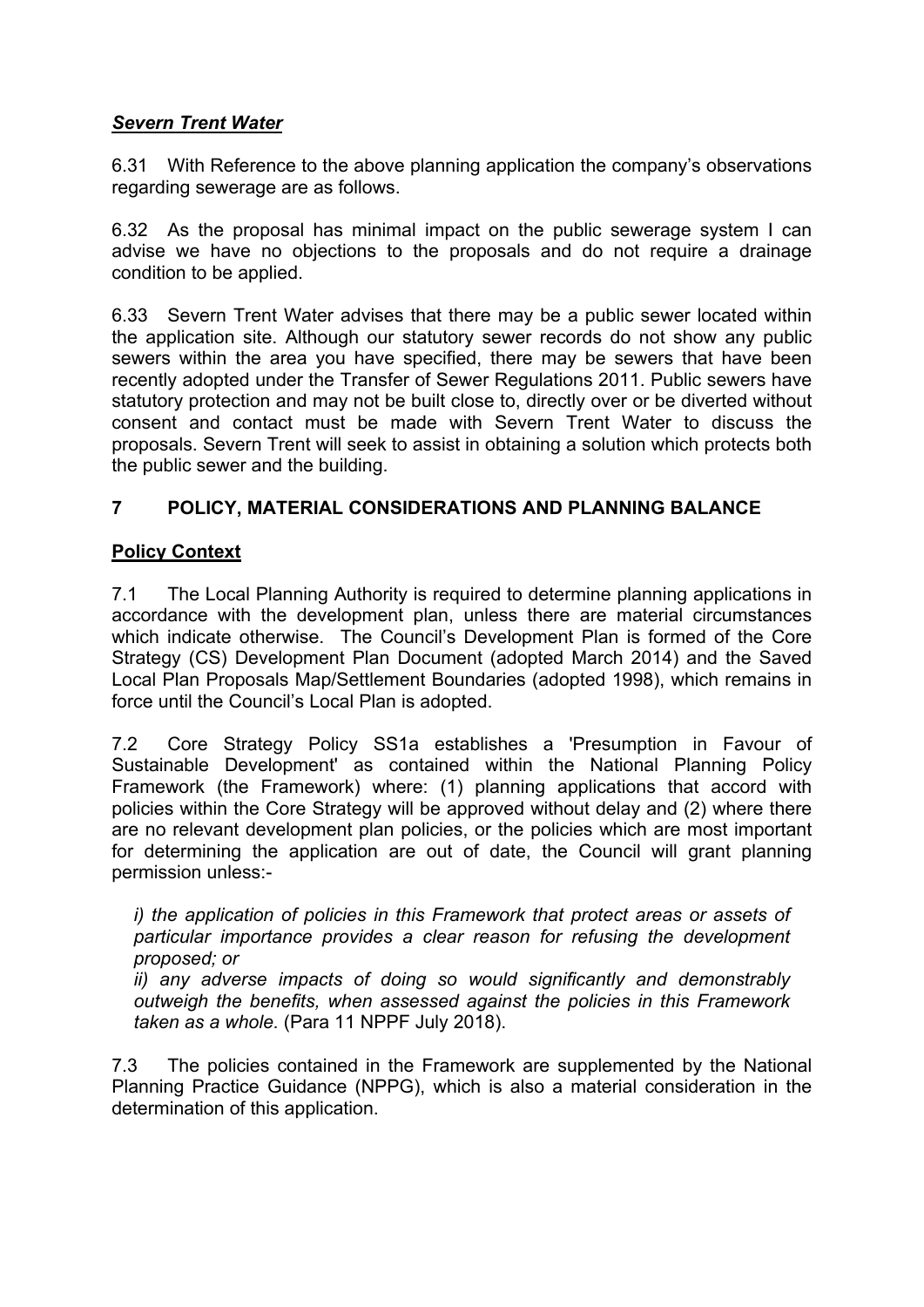### **Principle of Housing Development in the Green Belt**

7.4 Policy SS1 of the CS requires development to contribute positively to the social, economic and environmental aspects of Staffordshire Moorlands. This is to be achieved by, inter alia, providing a mix of quality housing types and tenures (including affordable homes) whilst maintaining the distinct character of the Staffordshire Moorlands, its individual towns and villages and their settings; development should protect or enhance the natural and historic environment of the District and provide easy access to jobs, shops and transport services.

7.5 As noted, policy SS1a of the CS states that planning applications that accord with the CS will be approved without delay, unless material considerations indicate otherwise.

7.6 Policy SS2 of the CS states that provision will be made for 6000 additional dwellings to be completed between 2006 and 2026.

7.7 Policy SS3 of the CS outlines how housing development is to be distributed across the District, with 28% of the total of planned new housing to be located across the 'rural areas'.

7.8 Policy SS4 of the CS deals with managing the release of land for housing across the District. It is noted in the policy that in the Green Belt levels of new housebuilding is to be restricted up to 2016 but there would be limited granting of permissions on 'windfall' sites.

7.9 Policy SS6 of the CS covers the 'rural areas', sub-divided into 'larger villages', 'smaller villages' and 'other rural areas'; a total of 1680 new dwellings are to be provided across the 'rural areas'.

7.10 Policy SS6a of the CS relates to 'larger villages'. Endon is classified as one of the 'larger villages' in the settlement hierarchy. As noted above (para 2.2) the Council has previously accepted the application site as being within the village of Endon for Green Belt policy purposes (see Officer Report for SMD/2017/0469), though it is noted that the settlement boundary of Endon shown on the proposals map doesn't include the application site (the boundary is directly in front of the site).

7.11 Policy SS6c of the CS relates to 'other rural areas' outside of the 'larger' and 'smaller' villages and comprises countryside and Green Belt outside of development boundaries. The policy states that development in such areas shall either: a) meet an essential local need, b) support rural diversification and sustainability of rural areas or c) promote sustainable tourism or enhance the countryside. The policy also notes that strict control will be exercised over inappropriate development in the Green Belt, allowing only for exceptions as defined by Government policy.

7.12 Policy H1 of the CS states that new housing development should (inter alia) provide for a mix of housing sizes, types and tenure (including a proportion of affordable housing as set out in policy H2 and appropriate housing for special groups in accordance with the Area Strategies). The policy also allows for a degree of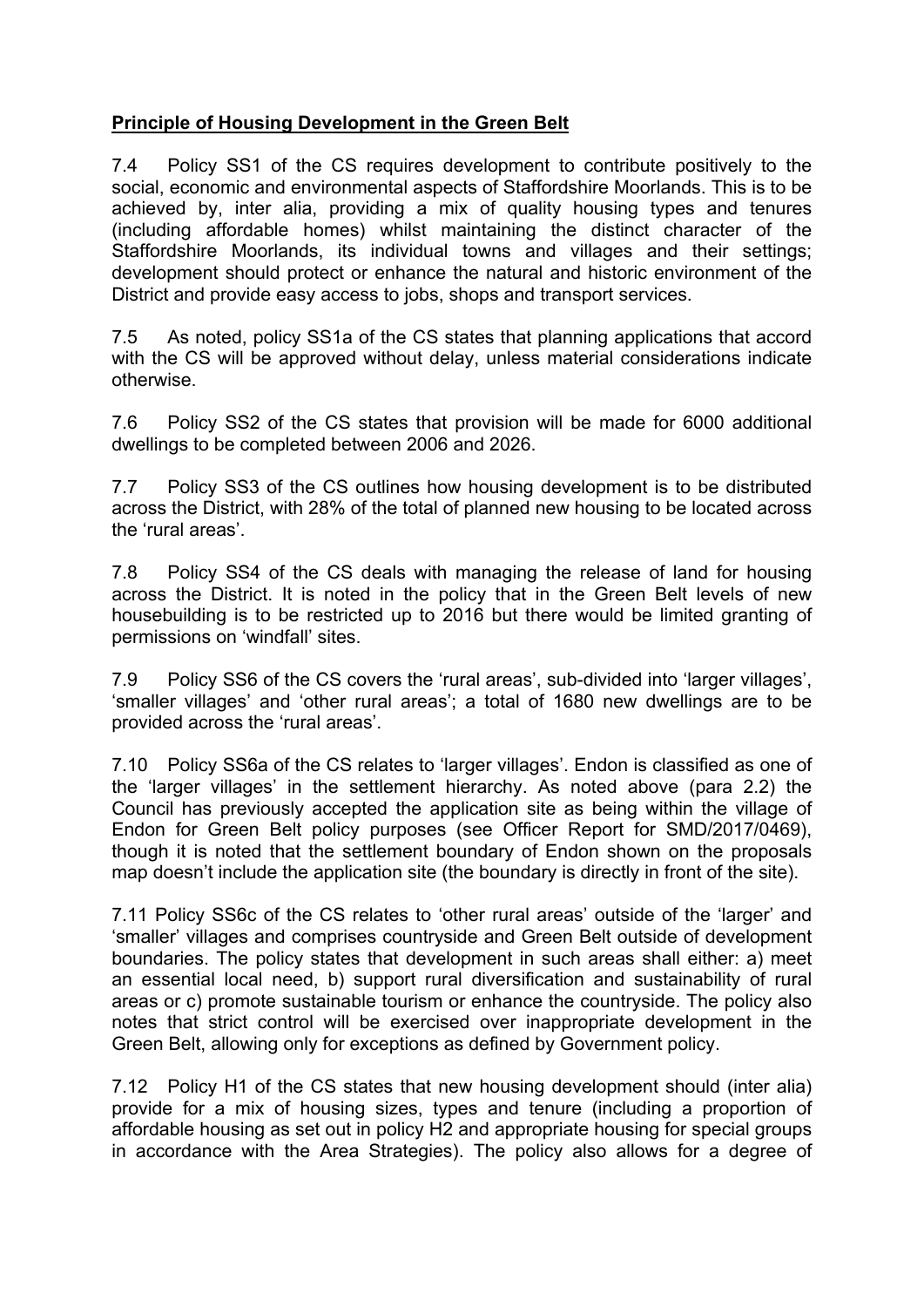residential development on windfall sites (up to 9 No. dwellings in towns and larger villages and 5 No. dwellings in smaller villages) within the infill boundaries.

7.13 Section 5 of the NPPF deals with delivering a sufficient supply of homes in order to *"boost significantly the supply of homes"* (para. 59).

7.14 Section 9 of the NPPF deals with protecting Green Belt land. At the outset, new buildings in the Green Belt are deemed to be inappropriate development and should be refused unless there are very special circumstances. There are exceptions to this general proposition, one of which is *"limited infilling in villages".*

7.15 Hence, in summary, taking account of key CS policies and policies in the Framework re housing development and Green Belt, the proposed development is for 2 No. dwellings. The site location is within the 'other rural areas', as defined in the CS settlement hierarchy, and located within the Green Belt. However, the application site has been accepted by the Council as being within the Village of Endon for the purposes of the application of Green Belt policy. The site constitutes a windfall site. Given the planning history of the application site, the size of the site, the context of the existing surrounding residential properties and the extent of the proposed development, it is considered that the proposal constitutes *"limited infilling in a village"* and as such satisfies one of the exceptions for new buildings in the Green Belt. Hence, the proposal is deemed to be acceptable in principle.

7.16 As noted above, para 11 of the Framework states, inter alia, that development proposals which accord with an up-to-date development plan should be approved without delay. Where there are no relevant development plan policies, or the policies which are most relevant are out of date, planning permission should be granted, unless: i) *"the application of policies in the Framework that protect areas or assets of particular importance provides a clear reason for refusing the development proposed"* or ii) *"any adverse impacts of doing so would significantly and demonstrably outweigh the benefits, when assessed against the policies if this Framework as a whole."* Green Belt is deemed to be one of the aspects covered by point 'i' above.

7.17 Paragraph 144 of the Framework explains that when considering any planning application, local planning authorities should ensure that substantial weight is given to any harm to the Green Belt. 'Very special circumstances' will not exist unless the potential harm to the Green Belt by reason of inappropriateness, and any other harm resulting from the proposal, is clearly outweighed by other considerations.

7.18 A local planning authority should regard the construction of new buildings as inappropriate in the Green Belt. As noted above, exceptions to this include *"limited infilling in villages"* and it is concluded that the proposal complies with this exception.

7.19 Given that there is no conflict with paragraph '11 d) i)' of the Framework planning permission should be granted, unless any adverse impacts of doing so would significantly and demonstrably outweigh the benefits, when assessed against the policies in the Framework taken as a whole – the so called "tilted balance". That is not to say that such policies are no longer relevant nor does it alter the status afforded to these policies being part of the Development Plan. However in such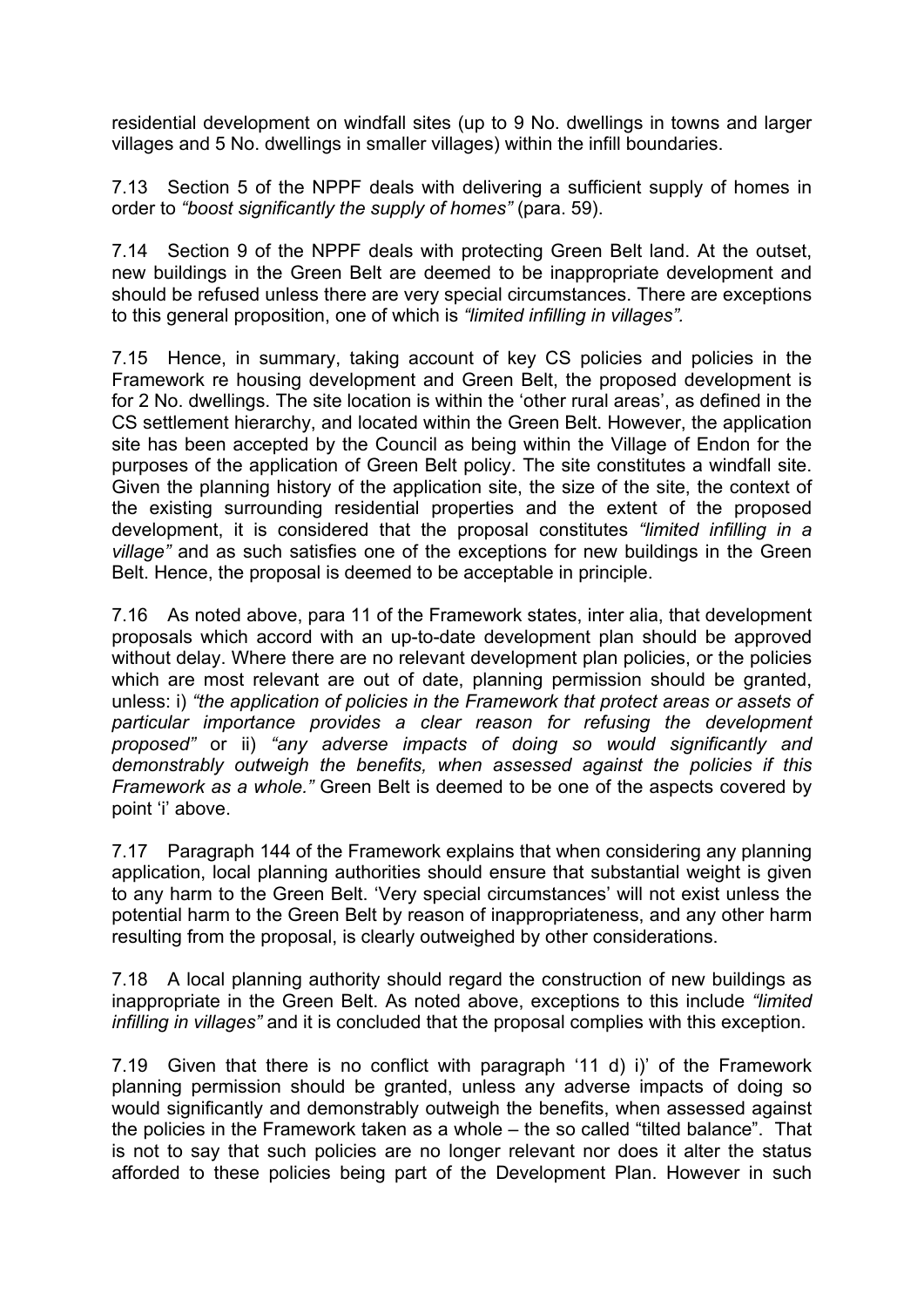cases the weight attributed to out of date policies is a matter for the decision-maker, but it needs to be balanced against the provisions of the Framework as a whole.

### **Highway safety and sustainable transport**

7.20 Policy T1 of the CS seeks to support development which reduces the reliance on the private car for travel journeys and reduces the need to travel generally. Development should be close to and not detrimentally impact upon the highway network; sites should be located to enable a range of sustainable travel modes to be used. Section 9 of the Framework seeks to promote sustainable transport.

7.21 As noted, the application seeks permission for 2 No. dwellings with an individual access for each property to be taken from Clay Lake and turning area and parking spaces being provided within each site.

7.22 The Highway Authority did not raise any objections to the previous proposal on the grounds of Highway safety, (subject to conditions and informatives as outlined above). Although no garages are proposed as part of the current application it is considered that this does not alter the conclusions previously reached by the Highway Authority.

7.23 It is considered that the proposal would not detrimentally impact on the surrounding highway network, would provide a safe means of access to/from the dwellings and is able to provide appropriate levels of on-site parking along with being able to provide suitable refuse storage and collection arrangements.

7.24 The application site is located approx. 1k from the edge of Endon village centre, which has a range of facilities and services such as a village store, Doctors Surgery, Pharmacy, Children's Nursery, Primary School, Hair Salon, Café, a few Churches, Scout Group premises and Public House; there is a Secondary School also approx. 1k from the site and there are buses available providing access to/from e.g. Hanley. There is a footpath on the opposite side of road from the site which would enable future residents to walk into the village centre (and around the area) from the site; cycling in the area would also be feasible. Hence, the site is sustainably located and modes of transport other than private motor vehicles could be used for some trips. Consequently the proposed development would accord with CS policy T1 and section 9 of the Framework.

### **Design, impact on the street-scene and the character & appearance of the area**

7.25 As noted, policy SS1 of the CS seeks, amongst other things, to ensure development contributes positively to the environment, maintains the distinctive character of the Staffordshire Moorlands District and the individual towns & villages and their settings. Policy DC1 of the CS requires, amongst other things, all development to be well designed, reinforce local distinctiveness, positively contribute to or compliment the special character and heritage of the area and be of high quality respecting the site and its surroundings, including scale, layout, character and appearance. Within the SPD 'Design Principles for Development' the following points are noted: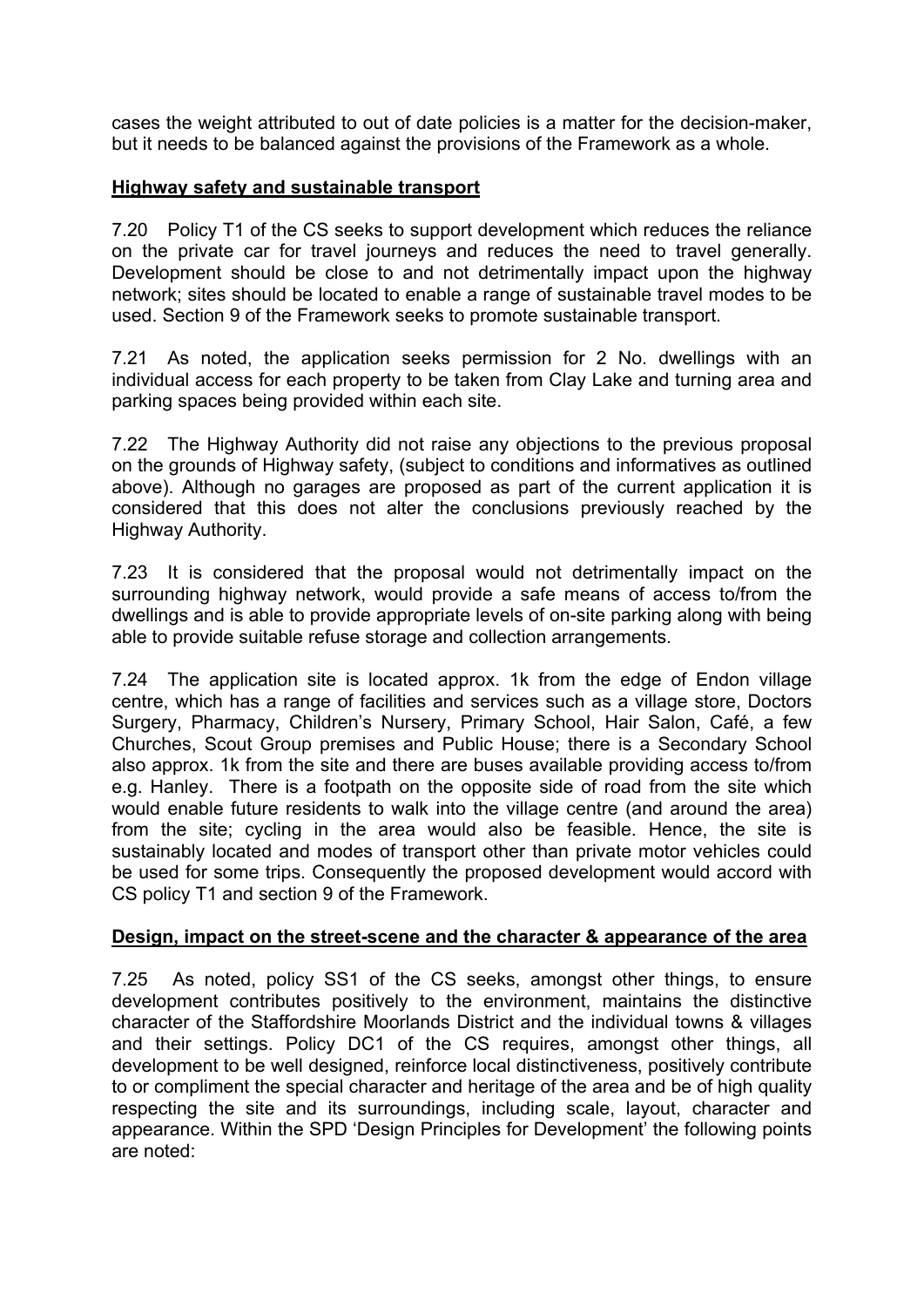*a) new development should always have regard to its surroundings so that it is appropriate and blends with the scale, proportions, materials and character of the buildings of the area, and*

*b) new buildings should relate to existing buildings in terms of scale and proportion, massing and materials and should derive their inspiration from local tradition.*

7.26 Para 124 of the Framework states that good design is a key aspect of sustainable development.

7.24 As noted, the application seeks permission for demolition of the existing dwelling and construction of 2 No. detached dwellings, with access points off Clay Lake and turning and parking areas within the plots.

7.25 A recent application (SMD/2018/0455) was refused, as resolved by the Committee. The reason for refusal is copied below:

*The proposed development of 2 No. dwellings within the application site is considered to be out of keeping with the street-scene and the character and appearance of the area. The street is characterised by relatively large properties in relatively large plots. Inserting 2 No. dwellings into the application site, which would readily accommodate 1 No. dwelling, would comprise overdevelopment of the site. The impact would be harmful to the street-scene and consequently the character and appearance of the area. Therefore the proposal would not accord with Core Strategy policies DC1 and DC3, both of which, inter alia, seek to protect or enhance the character of the area. The identified environmental harm results in the proposal being an un-sustainable form of development which therefore does not accord with Core Strategy policy S1a or the concept of sustainability at the heart of the National Planning Policy Framework, which is a significant material consideration.*

7.26 The Agent for application SMD/2018/0455 attended the planning committee at which the application was refused. His understanding of the debate was that, as well as the principle of constructing 2 No. houses on the site rather than one, members thought the properties were a little large and provided limited space between them, which reduced the openness and consequently resulted in the proposed dwellings impacting on the street-scene and the character and appearance of the area.

7.27 It is reiterated that the change in National and subsequently Local Green Belt policy and the exception of *"limited infilling in villages"* allows in principle for the development of 2 No. dwellings on the site. The key consideration is therefore the design and impact on the street-scene/character of the area.

7.28 The street-scene and character of Clay Lake needs some consideration to provide the context for appraising the current application. Clay Lake runs from Leek Road, in the east, and merges into Breach Road to the west, at the top of the hill. It is acknowledged that most of the properties along Clay Lake are detached, mainly two-storey, and some have relatively large plots. However, it is noted that a) there is a terraced row of 4 No. dwellings at the western end of Clay Lake, on the northern side, b) there is a pair of semi-detached dwellings on the eastern side of Clay Lake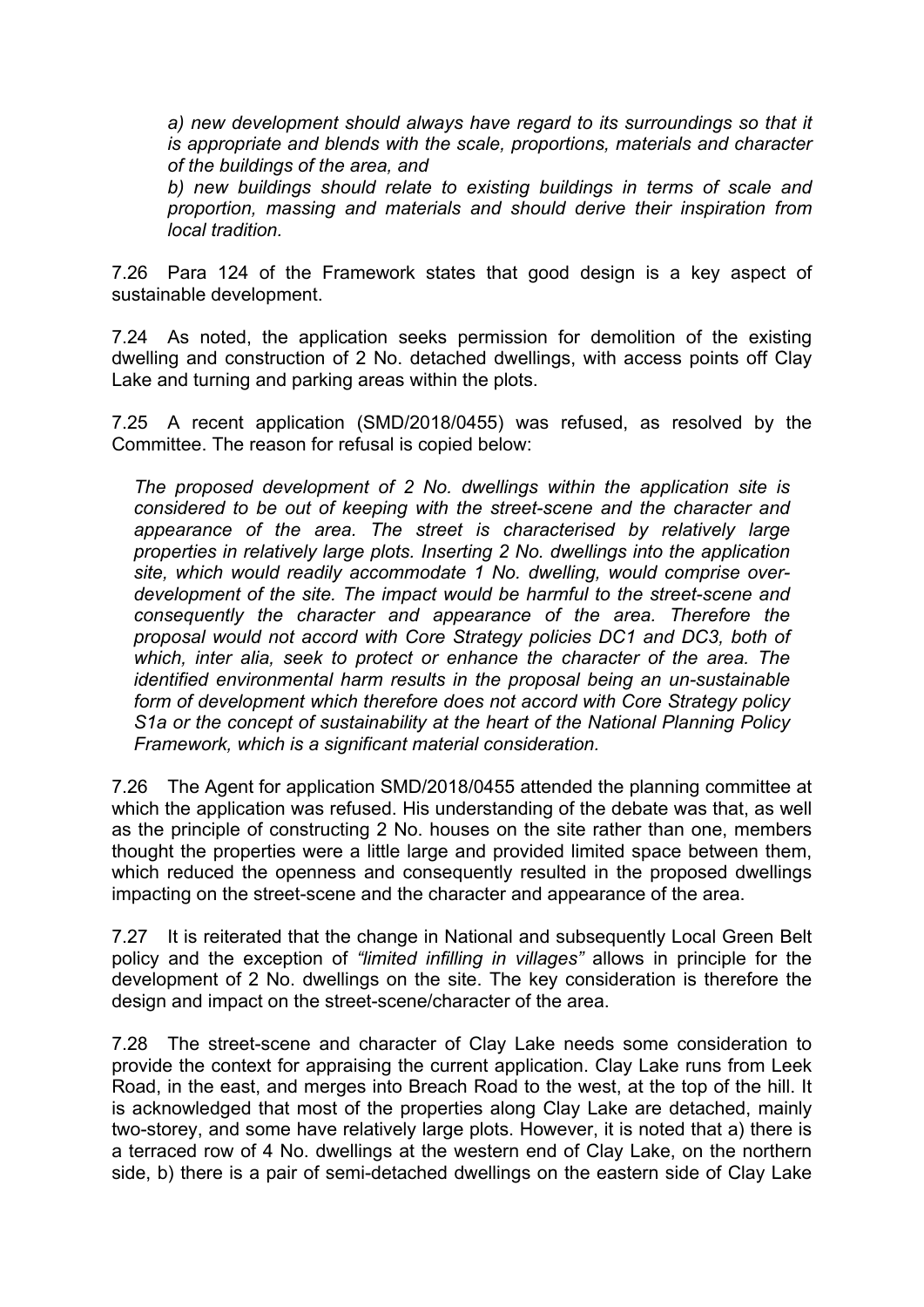approx. half-way between Leek Road and the application site, c) that there are a few bungalows (e.g. 'Woodheyes', 'Dane Heights' previous Annex. – both sited towards the eastern end of Clay Lake on the northern side of the road), d) the plot sizes of properties along Clay Lake are of varying sizes, ranging from e.g. 'Holly Cottage' plot of approx. 560 sqm, to the plot of 'Kings Croft' at 3,100 sqm; two of the properties on the opposite side of Clay Lake to the application site, but not far from it, to the northeast, i.e. 'Blencathra' and 'Tree Tops', have plots measuring approx. 530 sqm and 590 sqm respectively and e) the sizes of the dwellings along Clay Lake also varies and as noted, there are some terraced properties and a few bungalows.

7.29 The application site measures approx. 1,340 sqm in total and the 2 No. proposed plots measures approx. 690 sqm and 640 sqm respectively. Hence, the sizes of the 2 No. proposed plots are both larger than some of the existing plots on Clay Lake. The proposed dwellings are two-storey with habitable rooms in the roof space. The footprints of the dwelllings each measure approx. 95 sqm. Again, given the variation in the sizes of properties along Clay Lake the sizes of the proposed dwellings are smaller than some but larger than others.

7.30 Apart from the terraced properties referred to, the rest of the properties along Clay Lake are set back from the footpath/carriageway. The existing property on the application site abuts the carriageway verge. The proposed dwellings are set-back from the carriageway which is a feature more in keeping with the existing pattern along Clay Lake.

7.31 The current submission has reduced the size of the proposed dwellings thereby increasing the space between them and improving the sense of openness. The reductions primarily consist of removing the two-storey side gables from the eastern side of each dwelling; these aspects previously were approx. 3m wide and included single garages on the ground-floor and a bathroom, en-suite and dressing room on the first floor. Hence, the mass of the proposed properties is reduced and the space between them is increased. Consequently the ratio of plot size to built form is increased. Apart from this significant change the architectural design detail of form and fenestration etc. remains very similar to the design of the previous dwellings. The 2 No. dwellings are now identical, though they are set-back varying distances from the front, northern boundary. The proposed plot sizes and footprint sizes have been detailed above. The ridge heights are approx. 9.7m from ground level. Both properties have 3 No. bedrooms on the first-floor and a home office and study rooms in the roof space (which could be used as bedrooms, given their size). There are 3 No. en-suite rooms and a bathroom. The ground-floor provides living, kitchen/dining, snug and utility areas. Hence, the dwellings are not 'small' dwellings. The external elevations are to be brick and the roofs are to be plain clay tiles. Clay Lake wends up a hill; the submitted street-scene shows the proposed dwellings to be lower than 'Briar Clough' and higher than 'Heather Clough. The designs of properties along Clay Lake are varied and there is a mix of materials, but primarily brick elevations.

7.32 Bearing in mind the design details of the proposed dwellings, the materials to be used, their respective sizes, their respective plot sizes, the set-back from the road and comparisons with other properties along Clay Lake re design, size and plot size, it is considered that the proposed dwellings are in keeping with the street-scene and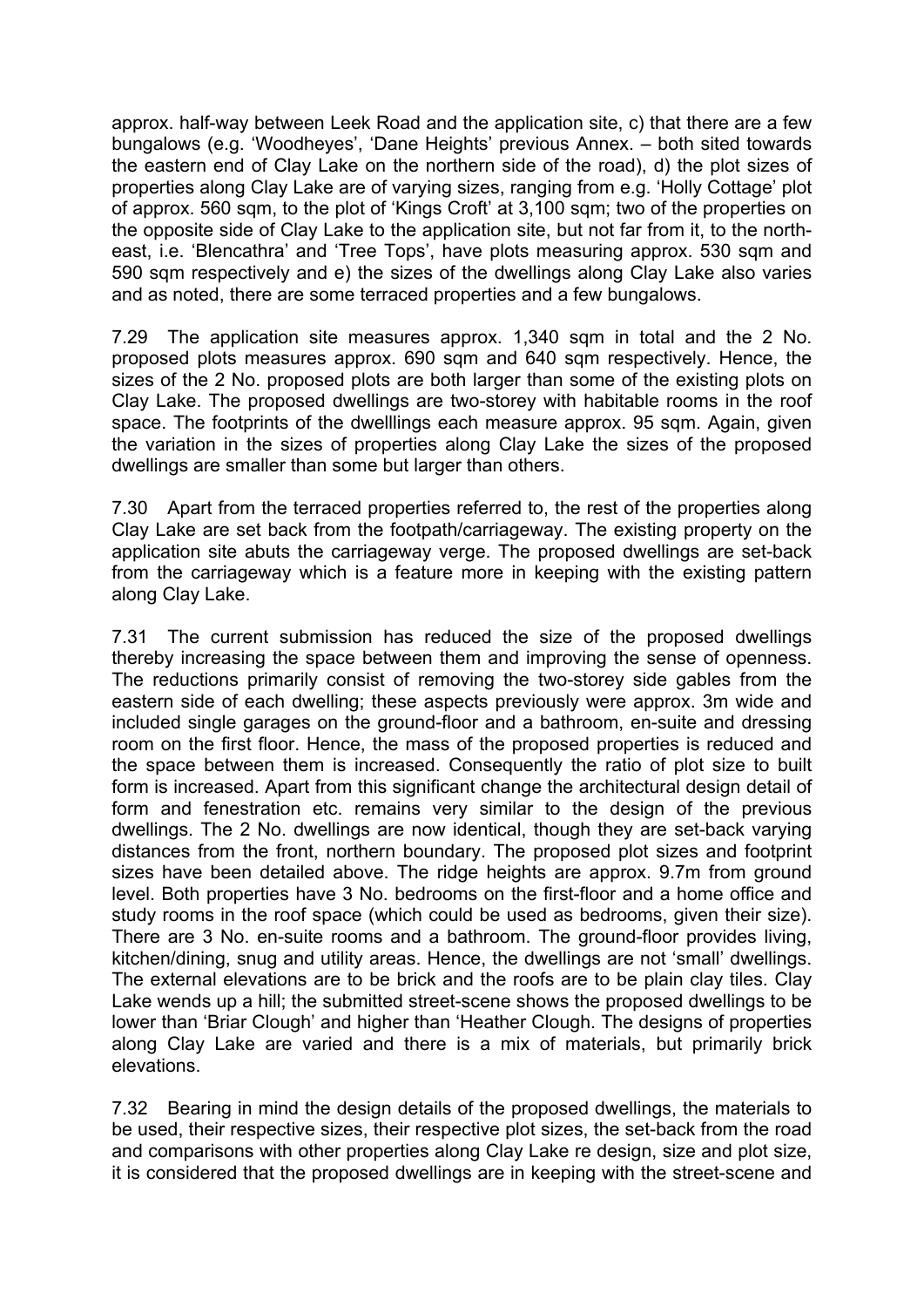therefore would have an acceptable impact on the character and appearance of the area. Bearing the points in mind it is considered that the applicant has addressed the reason for refusal on application SMD/2018/0455 and that the proposed development accords with CS policies SS1, DC1 and DC3, the SPD 'Design Principles for Development' and section 12 of the Framework (esp. paras 125, 127 & 130).

### **Arboricultural, Landscape and biodiversity issues**

7.33 Policy DC1 of the CS requires all development to be well designed and reinforce local distinctiveness, which includes, amongst other things, appropriate landscaping. Policy NE1 of the CS seeks to conserve and enhance the biodiversity and geological resources of the District. Section 15 of the Framework seeks to protect and enhance the natural environment.

7.34 As noted by the Arboricultural Officer on the previous application (SMD/2018/0455), although an up-to-date tree survey wasn't submitted with the application there is no requirement for one at this stage. Details of landscaping could be secured via conditions. Bearing in mind the comments of the Arboricultural Officer and the recommended conditions and informatives it is concluded that there are no significant arboricultural or landscaping issues that would warrant a refusal.

7.35 Given the location of the site and its particular features it is considered that there are no significant ecological aspects that would be harmed as a result of the proposal.

7.36 Bearing the above points in mind it is considered that the proposal accords with the arboricultural, landscaping and ecological tenets of CS policies DC1 & NE1 and section 15 of the Framework.

### **Impact on residential amenity**

7.37 Policy DC1 of the CS seeks, amongst other things, to protect residential amenity. Bullet point 'f' of para. 127 of the Framework requires a good standard of amenity for all existing and future occupants of land and buildings to be achieved.

7.38 The neighbouring properties nearest to the site are a) the dwelling known as 'Heather Clough', to the east, and b) the new 'Briar Clough' to the west (owned by the applicant). The reduction in the size of both dwellings from the previous application results in the proposed dwelling nearest to 'Heather Clough' being further away from 'Heather Clough'. It is acknowledged that there is a difference in levels between the sites. The resultant gap between the western side elevation of 'Heather Clough' and the eastern side elevation of proposed dwelling 'A' (i.e. the dwelling closest to 'Heather Clough') is now approx. 7.6m at the nearest point. The roof of the proposed dwelling closest to 'Heather Clough' slopes away from 'Heather Clough'. The 2 No. properties are not directly in line with each other. There is substantial hedging and shrubbery along the boundary between the 2 No. sites. The only windows on the eastern facing side elevation of the dwelling closest to 'Heather Clough' serve the kitchen on the ground-floor and an en-suite room on the first-floor. It is acknowledged that there would be some loss of sunlight to the rear garden area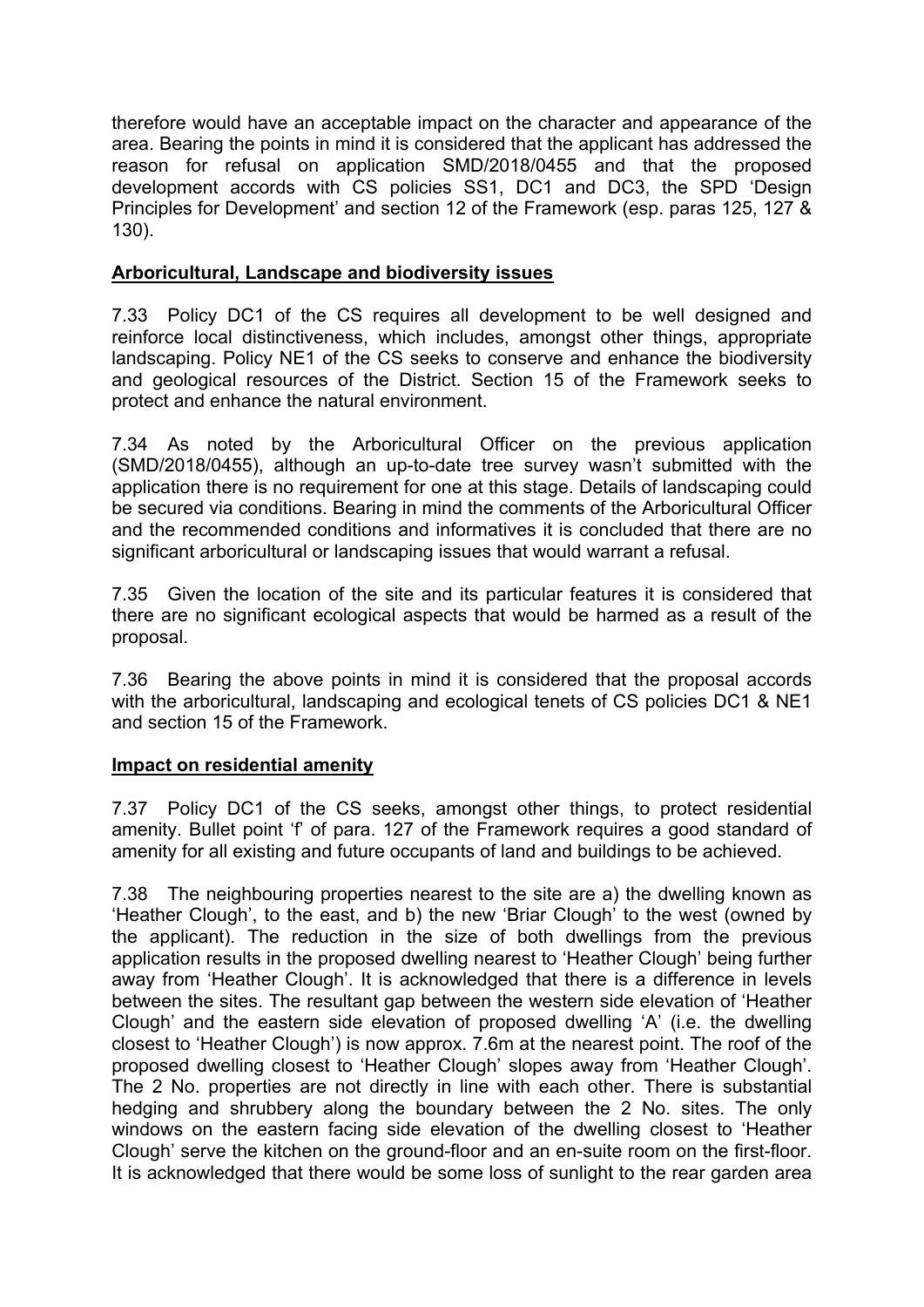of 'Heather Clough' from late afternoon/evening. However, bearing in mind all the above factors, it is considered that the proposed development would not harm the amenities of the occupants of 'Heather Clough' (re loss of light, privacy or overbearing impact) to a degree that would warrant a refusal.

7.39 The western facing side elevation of proposed dwelling 'B' is sited approx. 13.5m from the eastern side gable of 'Briar Clough' (the property the applicant lives in). Proposed dwelling 'B' is set forward of 'Briar Clough'. There are 2 No. small windows on the western facing side gable of property 'B' that serve habitable rooms, x1 on the ground-floor (secondary lounge) and x1 on the first-floor (en-suite). Given a) the orientation of proposed western facing gable of dwelling 'B' and the eastern facing gable of 'Briar Clough, b) the distance between these gables, c) the limited window opening and their position on the gable of 'Briar Clough' and the resultant angle to the 1 No. small habitable room window on the western facing gable of proposed property 'B', it is considered that the proposed development would have little impact on the amenities of the occupants of 'Briar Clough'.

7.40 Bearing all the above factors in mind it is considered that the proposed development would have a limited and acceptable degree of impact on the amenities of neighbouring properties. It is also considered that the amenities of future occupants of the proposed dwellings would be of a satisfactory level. As such, the proposal accords with the amenity tenets of CS policy DC1 and bullet point 'f' of para. 127 of the Framework.

### **Drainage, surface water run-off and flooding**

7414 Seven Trent Water (STW) does not object to the application and no conditions are recommended. The submitted plans depict rainwater soakaways to flow with the lie of the land, towards the brook at the rear of the site.

7.42 Bearing in mind the consultation response from STW it is considered that there are no known drainage or flooding issues that would result from the application. The proposal therefore accords with CS policy SD4 and section 14 of the Framework.

## **6 PLANNING BALANCE**

8.1 As outlined above, the application is to be determined in accordance with the Development Plan, unless there are material considerations that indicate otherwise. It has been concluded above that the proposed development is acceptable in principle within the exceptions of Green Belt policy and local housing policies.

8.2 It has also been concluded that the proposed development is also acceptable, subject to a range of conditions and informatives, in respect of design, impact on the street-scene/character of area, impact on neighbour amenity, highway safety, impact on arboricultural matters, landscaping and ecology and there are no drainage or flooding issues. The proposal would provide a small contribution to the housing needs of the area, which is of some social benefit, and there would be some economic benefits stemming from the construction phase, future occupants contributing to the local economy and resultant council tax and new homes bonus. It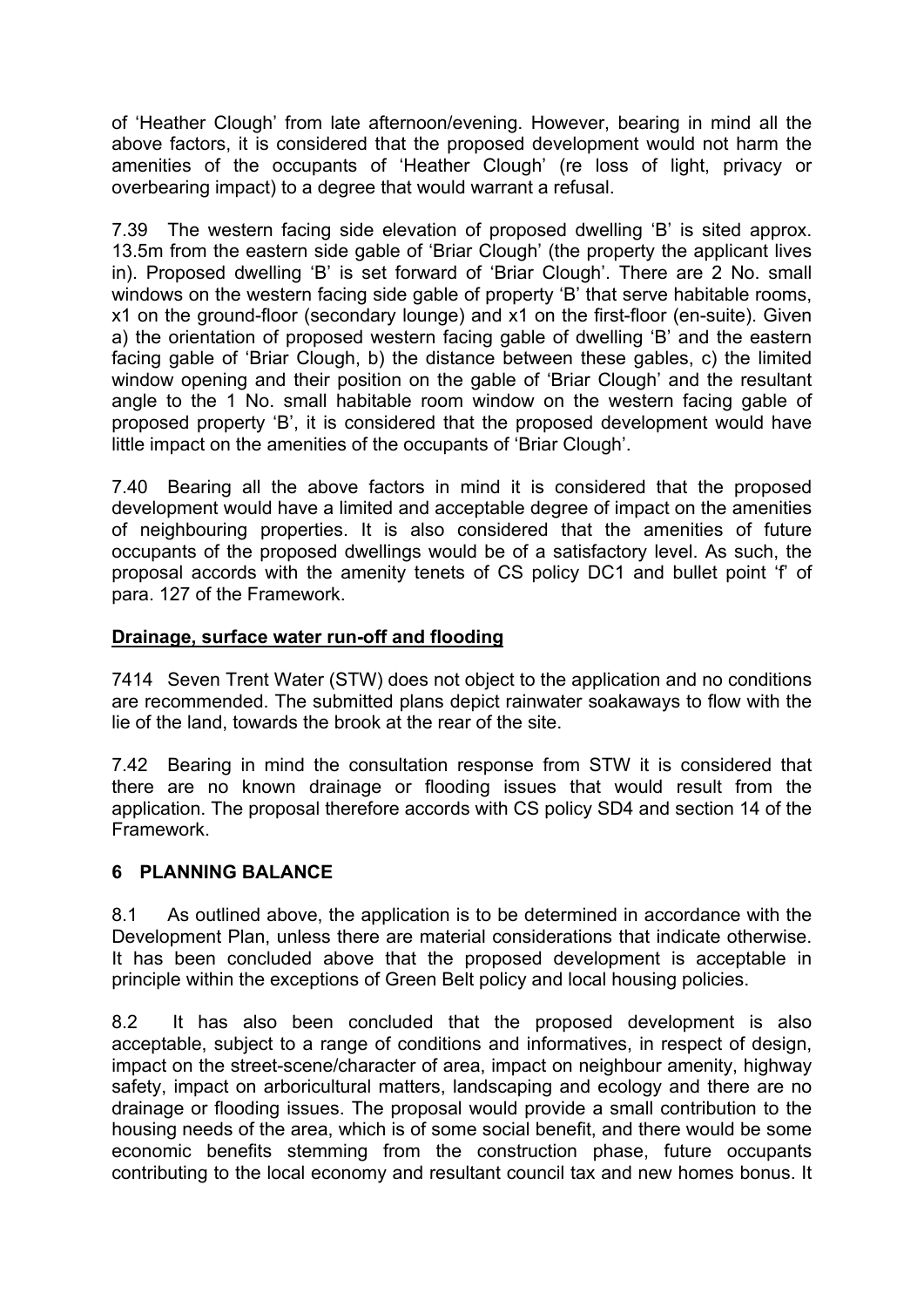has been noted that the Council cannot currently demonstrate a 5 year supply of housing land.

8.3 Bearing in mind all the factors discussed above, the proposed development would constitute a sustainable form of development that accords with CS policy SS1a (sustainability) and the concept of sustainability at the heart of the NPPF.

### **8 RECOMMENDATION - APPROVE**

**A. It is recommended that planning permission is granted subject to any outstanding consultations and the conditions and informatives outlined below.**

### **Conditions**

**1. Development to begin within 3 years.**

**2. Development to be undertaken in accordance with approved plans.**

**3. Samples of materials (brick and roof tile).**

**4. The development hereby permitted shall not be brought into use until details of the 2.4m x 43m visibility splays in both directions at the proposed access and to the west at the existing access have been submitted to and approved in writing by the Local Planning Authority. The visibility splays shall thereafter be kept free of all obstructions to visibility over a height of 600mm above the adjacent carriageway level and be provided in accordance with the approved plan prior to the development being brought into use.**

**5. The development hereby permitted shall not be brought into use until the access drives rear of the public highway have been surfaced and thereafter maintained in a bound and porous material for a minimum distance of 5m back from the carriageway edge in accordance with details to be first submitted to and approved in writing by the Local planning authority. The access shall thereafter be surfaced in accordance with the approved details.**

**6. The proposed access points shall be ungated.**

**7. The development hereby permitted shall not be brought into use until the proposed access to the site within the limits of the public highway has been completed.**

**8. The development hereby permitted shall not be brought into use until the parking and turning areas have been provided in accordance with the approved plans. The parking and turning areas shall thereafter be retained unobstructed as parking and turning areas for the life of the development.**

**9. Before the proposed development is brought into use, details shall be first submitted to and approved in writing by the Local Planning Authority of a dropped pram crossing to be located opposite the access of the western-most**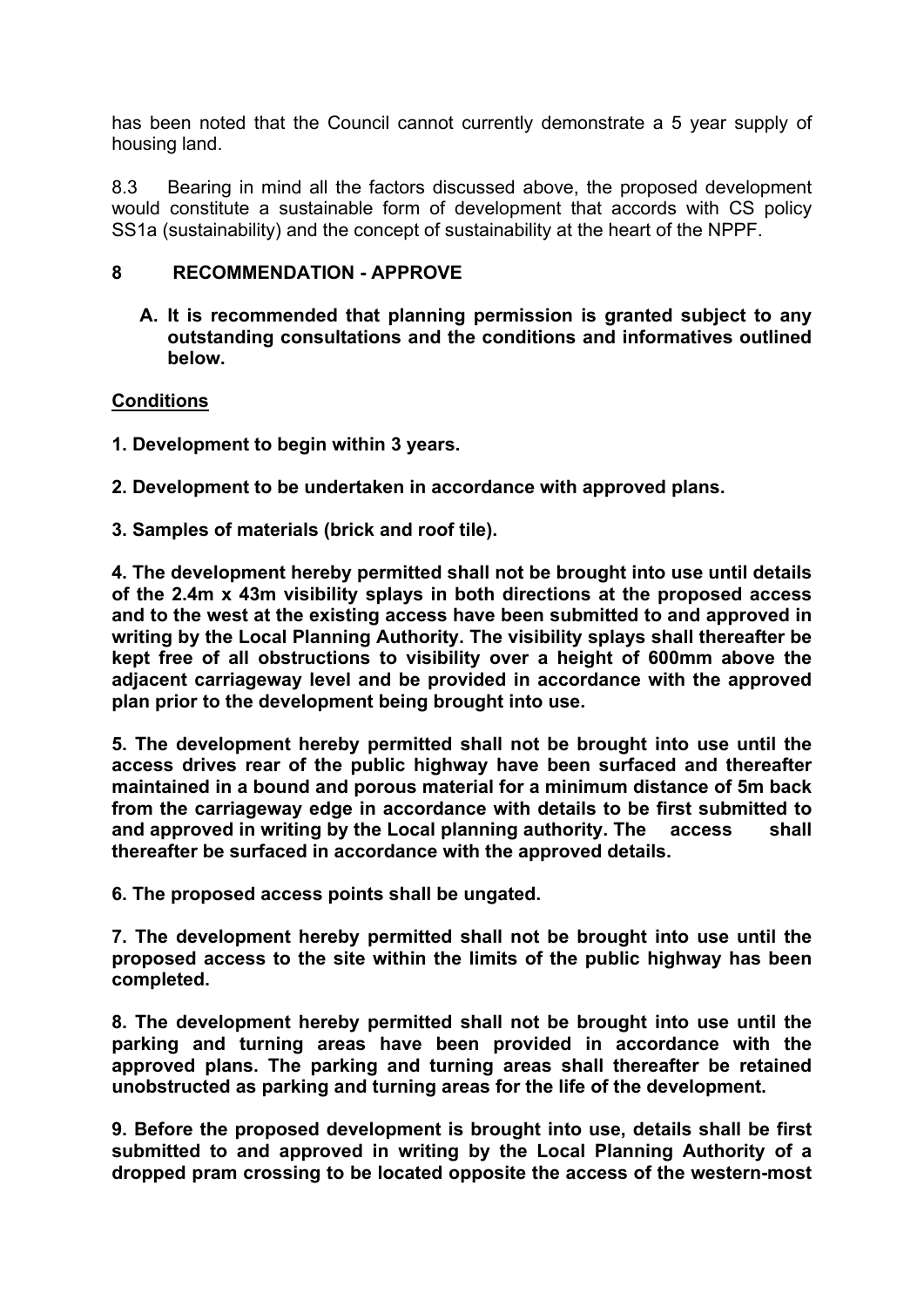**dwelling. The dropped pram crossing shall thereafter be provided before the western-most dwelling is first occupied.**

**10. Unless prior permission has been obtained in writing from the Local Planning Authority, all noisy activities shall be restricted to the following times of operations:**

**08:00 - 18:00 hours (Monday to Friday)**

**08:00 - 13:00 hours (Saturday)**

**No working is permitted on Sundays or Bank Holidays.**

**In this instance a noisy activity is defined as any activity (for instance, but not restricted to, building construction/demolition operations, refurbishing and landscaping) which generates noise that is audible at the site boundary.**

**11. The development, including demolition hereby permitted, shall take place until a Construction and Environmental Method Statement has been submitted to and approved in writing by the Local Planning Authority. The Construction Method statement should include the following details:-**

**I. A scheme to minimise dust emissions arising from demolition/construction activities on the site. The scheme shall include details of all dust suppression measures and the methods to monitor emissions of dust arising from the development.**

**II. Details of wheel washing facilities. All demolition/construction vehicles shall have their wheels cleaned before leaving the site;**

**III. a scheme for recycling/disposal of waste resulting from the demolition/construction works;**

**IV. the responsible person (e.g. site manager / office) who could be contacted in the**

**event of complaint;**

**Once approved, all relevant activities on the site should be carried out in accordance with Construction and Environmental Method Statement throughout the course of the development.**

**Any alteration to this Plan shall be approved in writing by the Local Planning Authority prior to commencement of the alteration.**

**12. In the event that contamination, including surface coal measures, is found at any time when carrying out the approved development it must be reported in writing immediately to the Local Planning Authority. Development should not commence further until an initial investigation and risk assessment has been completed in accordance with a scheme to be agreed by the Local Planning Authority to assess the nature and extent of any contamination on the site. If the initial site risk assessment indicates that potential risks exists to any identified receptors, development shall not commence until a detailed remediation scheme to bring the site to a condition suitable for the intended use by removing unacceptable risks to human health, buildings and other property, and the natural and historical environment has been prepared, and is subject to the approval in writing of the local planning authority. Following**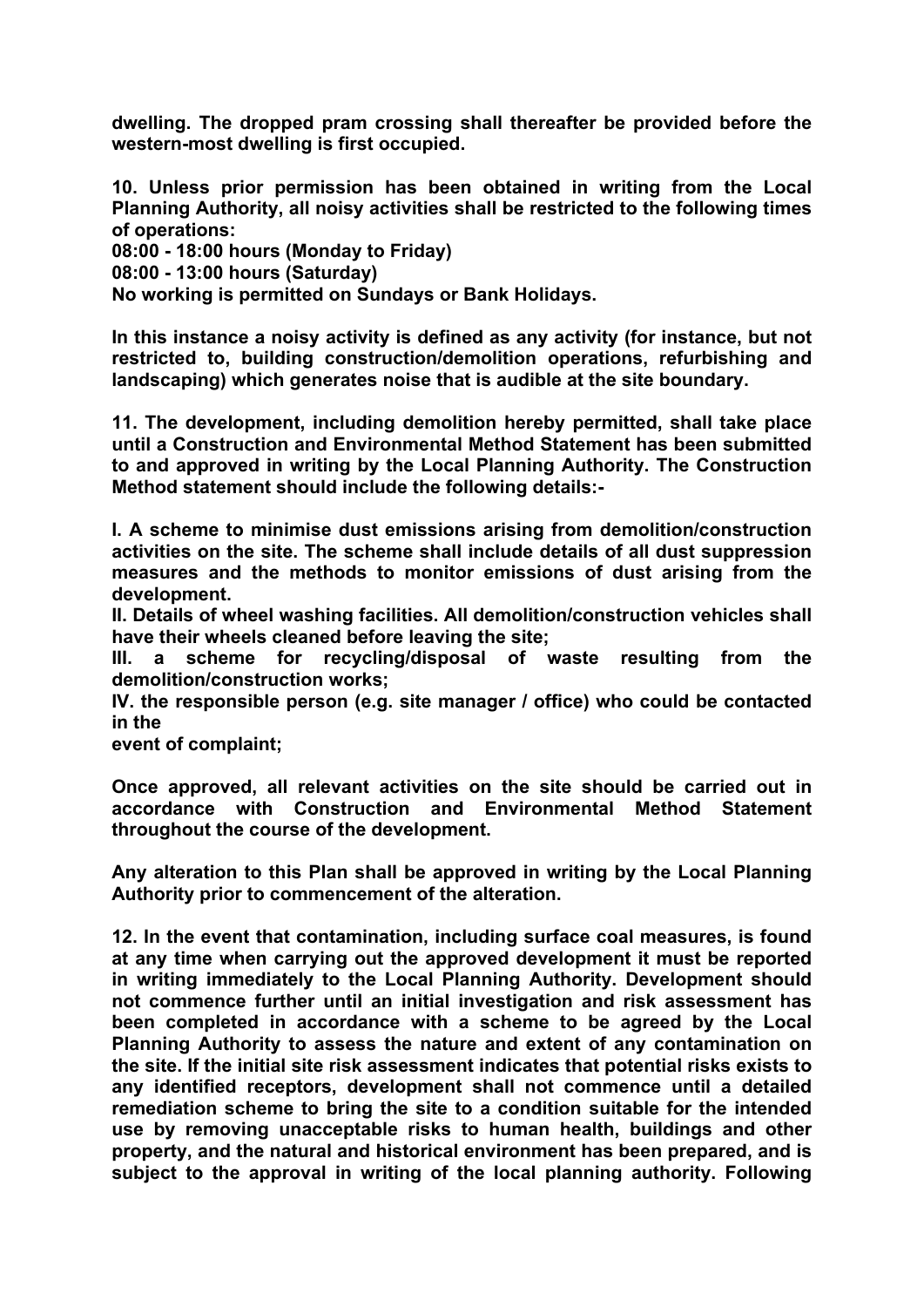**completion of measures identified in the approved remediation scheme and prior to bringing the development into first use, a verification report that demonstrates the effectiveness of the remediation carried out must be produced, and is subject to the approval in writing of the Local Planning Authority.**

**13. No top soil is to be imported to the site until it has been tested for contamination and assessed for its suitability for the proposed development, a suitable methodology for testing this material should be submitted to and agreed by the Local Planning Authority prior to the soils being imported onto site. The methodology should include the sampling frequency, testing schedules, criteria against which the analytical results will be assessed (as determined by the risk assessment) and source material information. The analysis shall then be carried out and validatory evidence submitted to and approved in writing to by the Local Planning Authority.**

**14. Any waste material associated with the demolition or construction shall not be burnt on site but shall be kept securely for removal to prevent escape into the environment.**

**15. No trees or shrubs shall be removed other than those whose removal is directly required to accommodate the approved development, unless otherwise approved by the LPA. There shall be no removal of any trees or shrubs during the bird nesting season (nominally March to August inclusive), unless otherwise agreed by the LPA and in this case only following careful inspection by a competent person to establish that such trees, shrubs or hedgerow are not in active use by nesting wild birds.**

**16. Before the commencement of development (including any demolition, site clearance, site stripping, site establishment or formation of new access) temporary protective fencing and advisory notices for the protection of the existing trees to be retained shall be erected in accordance with guidance in British Standard 5837:2012** *Trees in Relation to Design, Demolition and Construction – Recommendations***, and shall be retained in position for the duration of the period that development takes place, unless otherwise agreed by the LPA. Within the fenced areas there shall be no excavation, changes in ground levels, installation of underground services, provision of hard surfacing, passage of vehicles, storage of materials, equipment or site huts, tipping of chemicals, waste or cement, or lighting of fires unless otherwise agreed by the LPA.**

**17. Prior to commencement of development details of existing ground and proposed ground and finished floor levels shall be submitted to and approved in writing by the Local Planning Authority. The development shall thereafter be completed in accordance with the approved details.**

### **Informatives**

**i) The LPA has worked with the applicant to secure a sustainable form of development. Para 38 pf the NPPF has been adhered to.**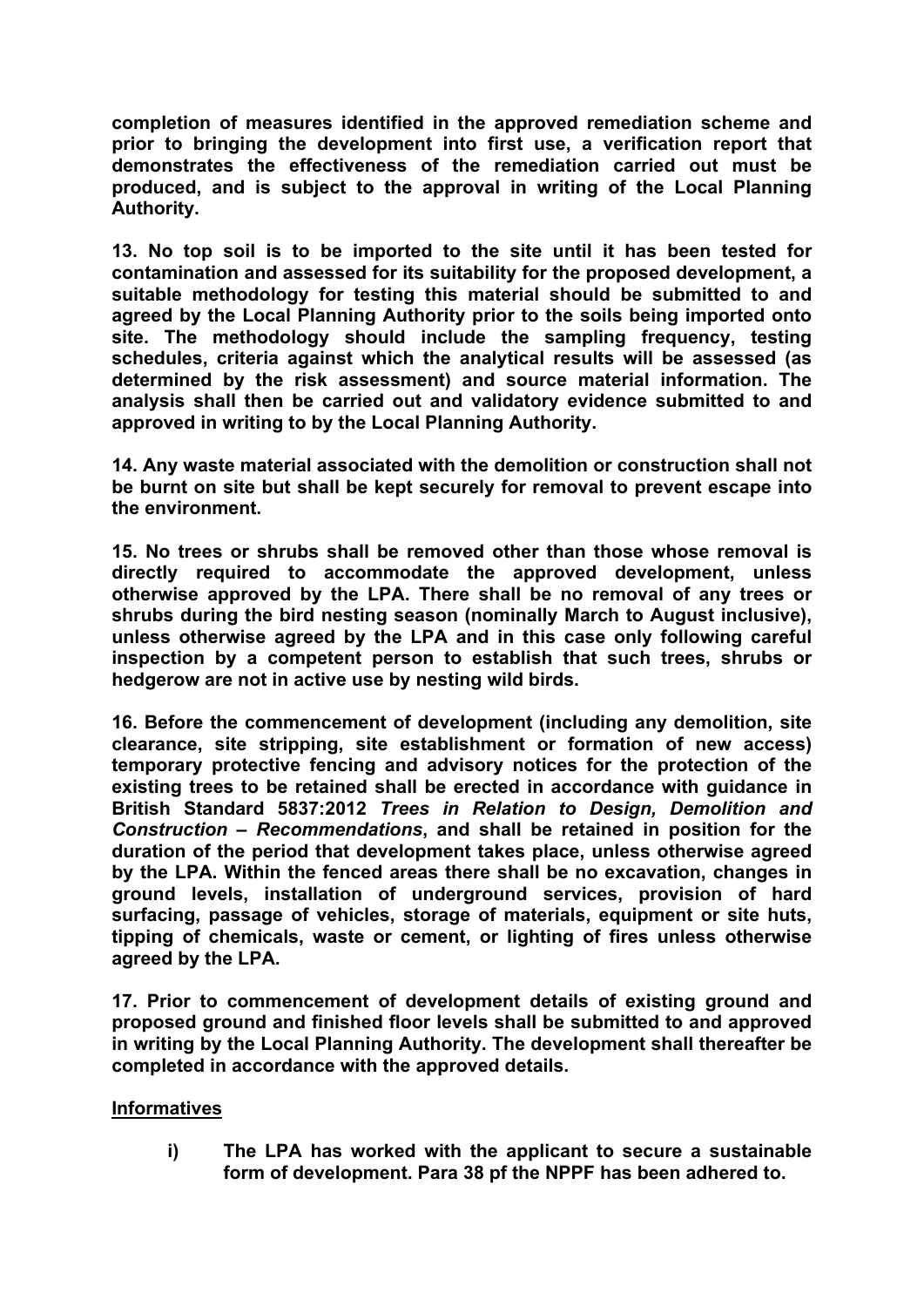**ii) The dropped crossing to the site shall be constructed/reconstructed in accordance with the submitted drawing and SCC requirements. Please note that prior to the access being constructed you require Section 184 Notice of Approval from Staffordshire County Council. The link below provides a further link to 'vehicle dropped crossings' which includes a 'vehicle dropped crossing information pack' and an application form for a dropped crossing. Please complete and send to the address indicated on the application form which is Staffordshire County Council at Network Management Unit, Staffordshire Place, 1, Wedgwood Building, Tipping Street, STAFFORD, Staffordshire, ST16 2DH. (or email to nmu@staffordshire.gov.uk)**

**[http://www.staffordshire.gov.uk/transport/staffshighways/licences](http://www.staffordshire.gov.uk/transport/staffshighways/licences/) [/](http://www.staffordshire.gov.uk/transport/staffshighways/licences/)**

- **iii) The condition requiring off-site highway works (pram crossing) shall require a Highway Works Agreement with Staffordshire County Council. The applicant is requested to contact Staffordshire County Council in order to secure the Agreement. The link below is to the Highway Works Information Pack including an application form. Please complete and send to the address indicated on the application form or email to (nmu@staffordshire.gov.uk). The applicant is advised to begin this process well in advance of any works taking place in order to meet any potential timescales. [https://www.staffordshire.gov.uk/transport/staffshighways/highwa](https://www.staffordshire.gov.uk/transport/staffshighways/highwayscontrol/HighwaysWorkAgreements.aspx) [yscontrol/HighwaysWorkAgreements.aspx](https://www.staffordshire.gov.uk/transport/staffshighways/highwayscontrol/HighwaysWorkAgreements.aspx)**
- **iv) The responsibility for safe development and secure occupancy of the site rests with the developer.**
- **v) A Demolition or refurbishment asbestos survey and risk assessment should be carried out prior to the demolition of the existing building(s). The enforcing authority for this type of work is the Health and Safety Executive (HSE) and it is recommended that you contact them directly to discuss their requirements: http://www.hse.gov.uk/**
- **vi) Any approved noise scheme and measurements should pay due regard to British Standard BS8233: Sound insulation and noise reduction for buildings (Code of Practice), BS4142:2014 Methods for rating and assessing industrial or commercial sound and/or the Building Regulations 2010 Document E or other appropriate guidance.**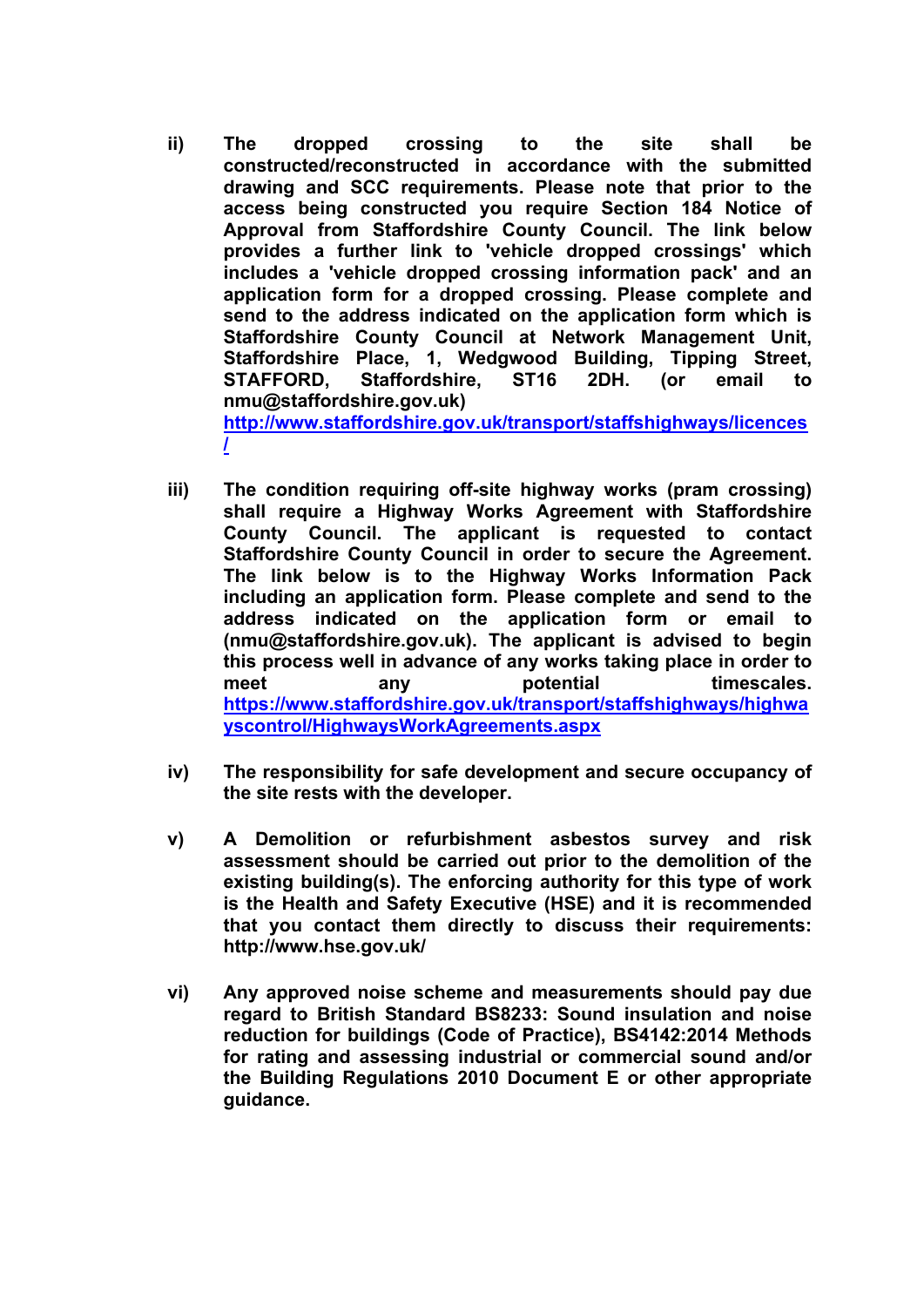- **vii) Information on Coal Mining Risk Assessment can be found on the UK government Website: https://www.gov.uk/guidance/planningapplications-coal-mining-risk-assessments**
- **viii) Any approved foul drainage system should meet the British Standard 6297:2007+A1:2008: Code of practice for the design and installation of drainage fields for use in wastewater treatment http://www.bsigroup.com**
- **ix) Advice on controlling flies and light can be found in: Statutory Nuisance from Insects and Artificial Light (defra 2005) available as a free download http://archive.defra.gov.uk/environment/quality/local/legislation/cn ea/documents/statnuisance.pdf**
- **x) During any demolition and construction activities (including landscaping) the contractor shall take all reasonable steps to prevent dust formation and prevent any dust formed from leaving the site boundary.**
- **The control of dust and emissions from construction and demolition Best Practice Guidance, produced by the greater London councils http://www.london.gov.uk/sites/default/files/BPGcontrolofdustandemi ssions.pdf**
- **Building Research Establishment Guidance Document 'Control of Dust from Construction and Demolition Activities' (BR456)**
- **If required, contamination risk assessments shall be carried out in accordance with UK policy and with the procedural guidance relating to the contaminated land regime, and should be in accordance with Planning Policy Statement 23 and the CLR Report Series**
- **Submission of reports should also be made to the Environment Agency for comment with regard to their remit to protect ground and surface waters from pollution and their obligations relating to contaminated land.**
- **The Local Planning Authority will determine the acceptability of reports on the basis of the information made available to it. Please be aware that should a risk of harm from contamination remain post development, where the applicant had prior knowledge of the contamination, the applicant is likely to be liable under Part II (a) of the Environmental Protection Act 1990 and as such become and "appropriate person". In this event the applicant will be lawfully responsible to remove the risk posed by the contamination.**
- **Equally if during any site works a pathway for any contaminant on site is created and humans, waters, property or ecological systems**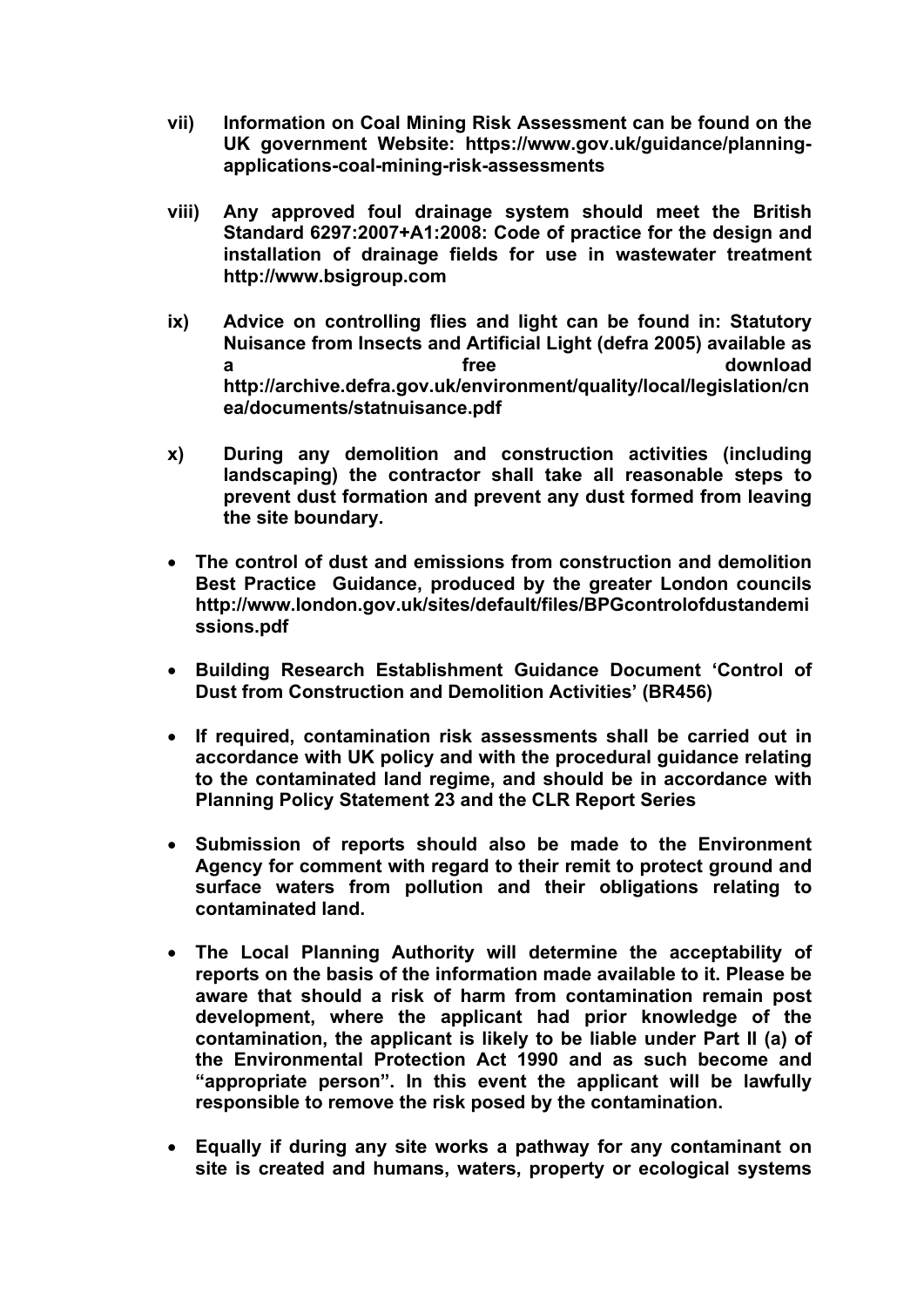**are exposed to this, the applicant or those acting on behalf of the applicant will be liable under part II (a) of the Environmental Protection Act 1990 if the risks are not adequately addressed during the site redevelopment.**

- **During investigation and remediation works the applicant and those acting on behalf of the applicant must ensure that site workers, public property and the environment are protected against noise, dust, odour and fumes**
- **The applicant is advised that should there be a requirement as part of the Remediation Strategy to treat, reuse or remove contaminated material on the site, the Environment Agency must be consulted, as these activities may need to be licensed or permitted. Contaminated materials identified for removal off site must be disposed of in an appropriately licensed landfill site.**
- **Staffordshire Moorlands District Council is keen to liaise with all stakeholders involved in this application. As such, we recommend that a proposed scope of works is forwarded to the Environmental Protection Department and agreed in principle prior to site investigation works being undertaken. The Environmental Protection Department is also prepared to review draft copies of reports prior to final submission to the Planning Department in order to ensure that works undertaken are sufficient to discharge the contaminated land conditions.**
- **xi) The applicant is advised to contact Steve Massey, Arboricultural Officer, to agree procedures (under TPO administrative procedures) in relation to the precise position of the required replacement Beech tree.**
- **xii) Severn Trent Water advise that there may be a public sewer located within the application site. Although our statutory sewer records do not show any public sewers within the area you have specified, there may be sewers that have been recently adopted under the Transfer Of Sewer Regulations 2011. Public sewers have statutory protection and may not be built close to, directly over or be diverted without consent and contact must be made with Severn Trent Water to discuss the proposals. Severn Trent will seek to assist in obtaining a solution which protects both the public sewer and the building.**
- **B. In the event of any changes being needed to the wording of the Committee's decision (such as to delete, vary or add conditions/informatives/planning obligations or reasons for approval/refusal), prior to the decision being issued the 'Operations Manager-Development Services' has delegated authority to do so in consultation with the Chairman of the Planning Applications Committee,**